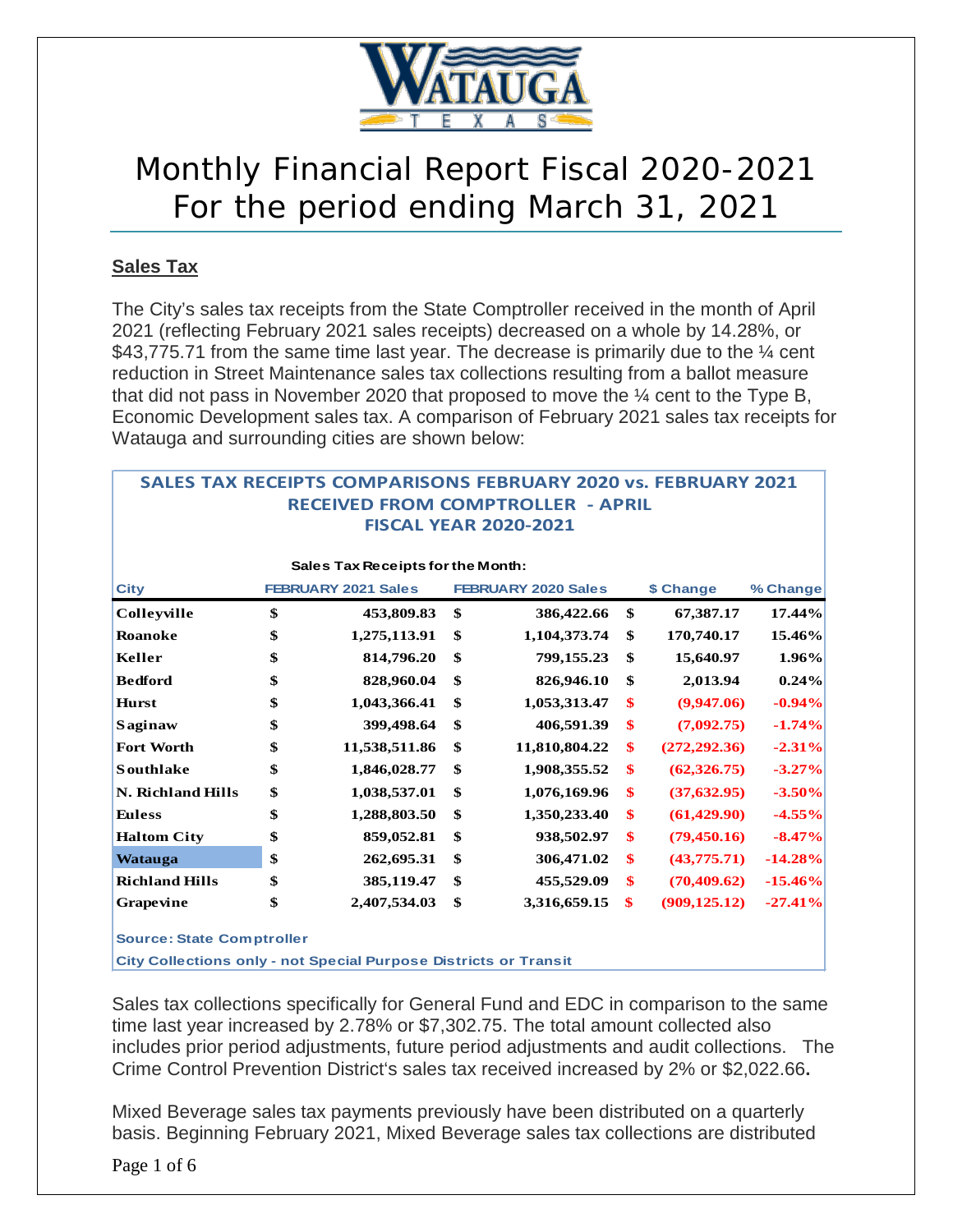monthly. The State Comptroller is reporting that Mixed Beverage payments year to date statewide are 29.55% lower than prior year payments. Mixed Beverage sales tax receipts year to date have decreased 26.89% for the City.

The City will receive the distribution for March 2021 sales tax receipts on May 14, 2021. Sales tax revenues have been estimated for the March reporting period.

### **Financial Highlights**

Through March, the City is 50% through the fiscal year 2020-2021. Revenue and expenses are reflected in the chart below and details of each fund's revenues and expenditures are attached. Also attached is a Departmental Consolidated Budget Report that shows expenditures for departments across all funds. For example, the Police Department budget and expenditures are combined for the three funds in which expenditures are reported (General Fund, Crime Control, and Traffic Safety fund). The Consolidated Departmental Budget Report does not include capital outlay or debt service expenditures.



### **General Fund**

**Revenues –** Year-to-date revenues represent 76.3% of budget collected, or \$10,211,080.

**Property Tax –** As we complete the first half of the fiscal year, the City has received 96.6% of budgeted property taxes. Receipts are in good position with expectations at this time. The majority of property tax revenues are received in December and January.

**Utility Franchise Revenue -** The majority of franchise receipts are received on a quarterly basis. The City has received \$652,892 or 75.7% in budgeted franchise fee

Page 2 of 6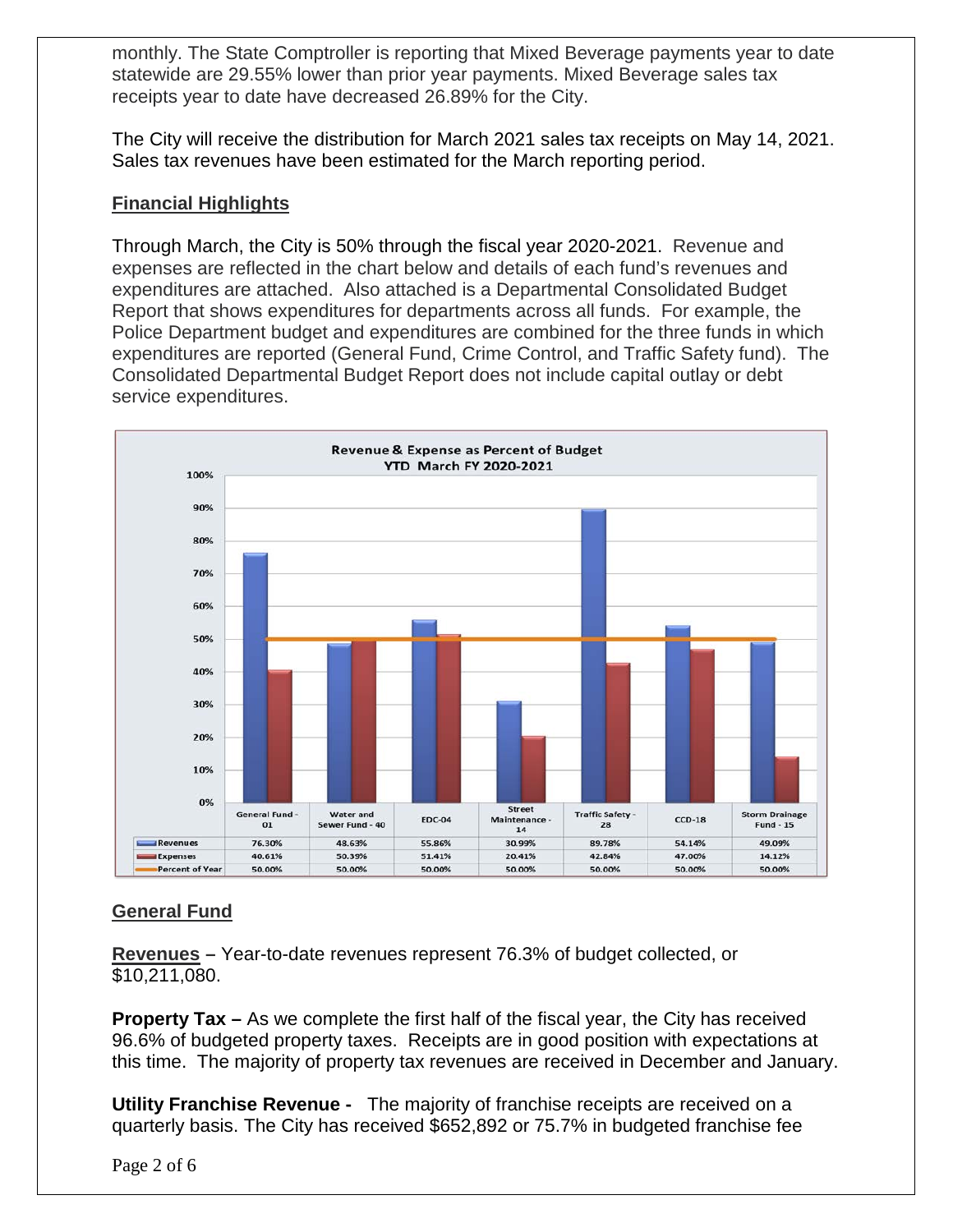revenues through March 2021. In March, the City received the annual franchise fee payments from Oncor Electric and Atmos Gas totaling \$616,233.81.

**Licenses and Permits -** License and permit fees are at 84% of budget collected; an increase of \$180,867 over prior year. The increase is primarily due to building permits relating to the Whitley Road Elementary rebuild construction project with initial grading of the property now in progress.



**Charges for Services -** Charges for Services revenues are at 51.7% of budget collected. Charges for services include recreation fees, ambulance services, garbage collection fees and animal adoption fees. For the month of March, this revenue category is up \$13,035 or 22.5% in comparison to the same period of prior year.

**Fines and Forfeitures -** Fines and Forfeitures are at 49% of budget which is \$52,018 or 17.1% lower than last year's collections. Due to the pandemic and impact on court operations, court collections overall are expected to remain lower this fiscal year. Adjudication of cases will move at a slower pace due to the limitations of cases that can be scheduled and cleared during virtual court sessions. Fine receipts in March were up \$45,392 or 136.9% higher in comparison to last year.

**Miscellaneous Revenue** - Miscellaneous revenues include interest earnings, rental of recreational facilities, bingo, and other revenue. These receipts total \$213,792 which is 55.5% of budgeted revenues. For this category, interest income is expected to be lower than prior year due to the decline in interest yield in the City's investment and money market accounts.

**Intergovernmental Revenue and Transfers** - Intergovernmental Revenue include transfers from other funds for services the general fund provides and payments in lieu of

Page 3 of 6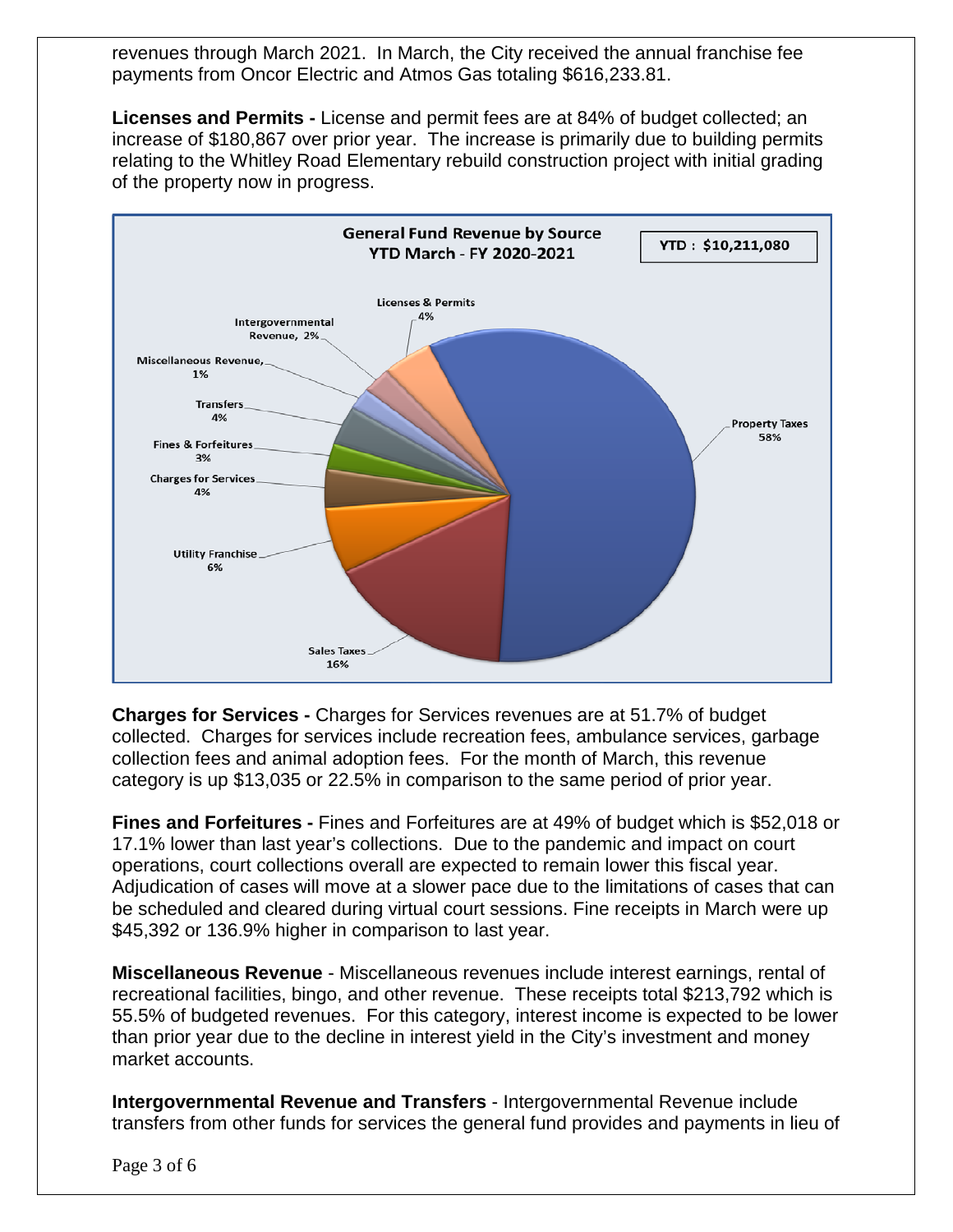taxes from the enterprise funds. Currently these revenues are on target with intergovernmental at 50.8% of budget and Transfers at 50.6% of budget.

**Expenses** - General fund expenses are at 40.6% of budget expended and total \$5,435,328. Expenditures are 15.7% lower in comparison to the prior year. This is due to the reduced budgeted expenditures in various categories for the 2020-2021 fiscal year as well as reimbursement of pandemic related expenses provided by the CARES Act grant funds. These grant expenditures are recorded in a separate fund and have provided significant relief to the general fund this fiscal year. The CARES grant funding reimbursements were completed in December, 2020. General fund expenditures by department are shown below.



### **Water and Sewer Fund**

Water and sewer revenues are currently at 48.63% of budgeted revenues through March 2021. Water sales are at 48.5% of budgeted revenues and Sewer revenues are at 49.5% of budget. Water consumption varies due to seasonal fluctuations. Revenues are \$71,167 lower than prior year through March 2021.



Page 4 of 6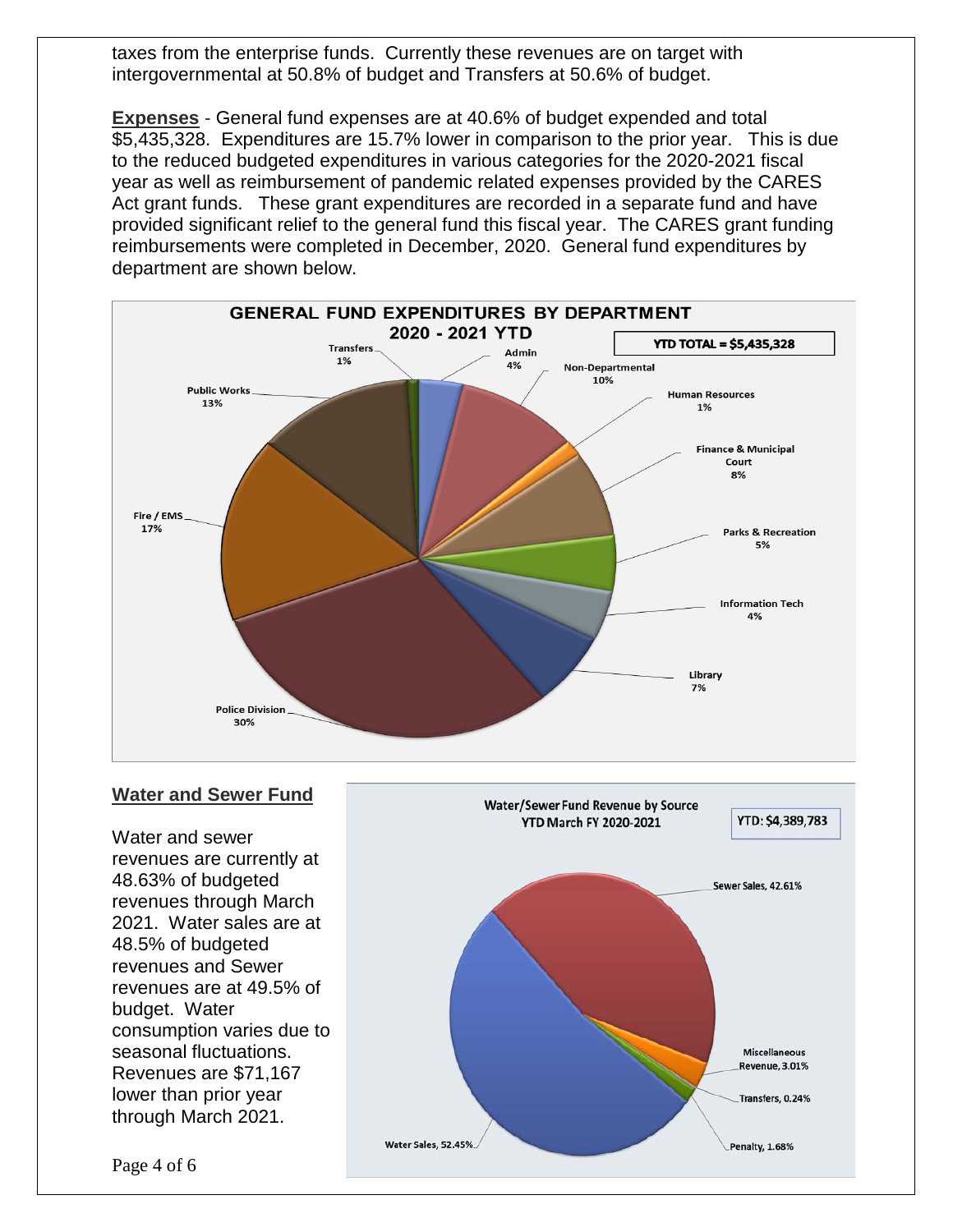**Miscellaneous Sales -** Miscellaneous sales include penalty revenue, EPA revenue, service charges, returned check fees, and damaged/ tampering fees. This category of revenue is at 54.5% of budget collected.

**Expenses** – Year-to-date expenses in the Water/Sewer fund are currently at 50.4% of budget expended and total \$4,514,170. Transfers to debt service are at 79.7% of budget due to the payments that were due and paid on February 1, 2021. The remaining debt service payments are due August 1, 2021. Wastewater expenditures are down \$299,925 or 24% from last year.



**Storm Drain Fund** – Revenues represent 49.1% of budget collected. Expenses are at 14.1% of budget in this fund through March 2021. Capital projects budgeted in FY2020- 2021 include Whitley Road and other storm drain improvements, of which expenditures total \$443,218 through March 2021.

**Special Revenue Funds** - In the **Street Maintenance Fund**, revenues are 31% of budget collected and expenses are at 20.4% of budget. Significant revenue impacts are realized due to the ¼ cent reduction of sales tax for this fund effective January 1, 2021. Projects will still be funded using the fund balance reserves. A budget adjustment for decreased revenues will be presented for Council consideration at a future council meeting. The **Crime Control and Prevention District** has collected 54% of total revenues and is at 47% of budget expended. The **Economic Development Corporation Fund** has collected 55.9% of sales tax revenues and is at 51.4% of budget expended through March 2021. The **Traffic Safety Fund** will not collect any revenues due to the photographic enforcement program discontinuation by HB1631. This fiscal year the remaining fund balance is expected to be expended and traffic personnel will need to be budgeted in the general fund in future years. Through March, expenditures are at 42.8% or \$149,885 of budget.

Page 5 of 6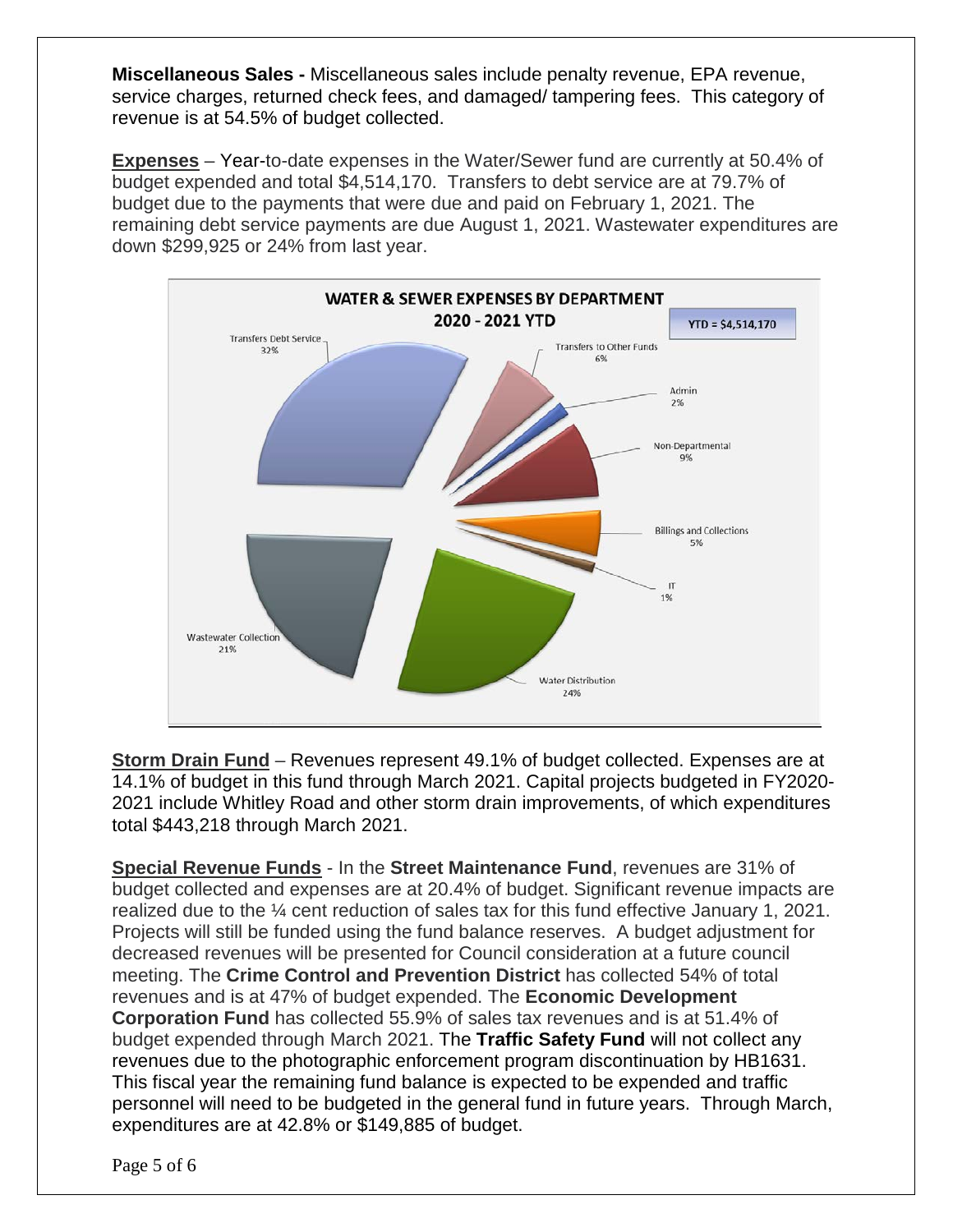### **Quarterly Reports**

# **Certificates of Obligation Expenditures Report (2nd Quarter)**

Attached is an expenditure and project listing of 2016, 2017, 2018 and 2019 and 2020 Certificates of Obligation proceeds through 3/31/2021.

- The **2016** Certificates of Obligation proceeds were received in September, 2016 in the amount of \$6.0 million. Expenditures to date include the engineering design and construction expenditures for Bursey Road, Phase II, the Whitley Road Phase One - Three engineering and construction, the community center parking lot and the Pavestone Wall Repair at Capp Smith Park. Multi-year projects that are continuing this year include Whitley Road Phase Three and Phase Four and the Splashpad drainage project (partial funding in 2016).
- The \$7.5 million **2017** Certificates of Obligation proceeds were received in June, 2017. These proceeds are used to fund water and wastewater infrastructure improvements as identified in the 5-year Capital Improvement Plan. These include Whitley Road Phase One - Three and Whitley Road Phase Four water and sewer projects, Starnes Road Water Main, and Meadowlark East and the Sanitary Sewer Evaluation.
- The \$7.0 million **2018** Certificates of Obligation proceeds were received in September, 2018. Various vehicles and equipment were funded by the proceeds that are completed or in progress (see attached listing for details). Projects include partial funding for the Splashpad Project (EDC funded), the Whites Branch Creek Trail, Branding Signs (EDC funded), Whitley Road Four, and various parks projects such as the lighting replacement at Capp Smith.
- The \$8.850 million **2019** Certificates of Obligation proceeds were received in September, 2019. These funds are reserved for water and wastewater projects, parks projects, and capital outlay to include vehicles and equipment for various departments. A listing of funded items is attached that included completed and in progress projects and equipment.
- The \$450,000 **2020** Tax Notes proceeds were received in February, 2020 for the purchase of an ambulance and the design costs of the Fire Station Restroom renovation project. The design work for the fire station has been completed and any remaining funds have been for the construction phase of this project.
- The \$3.0 million **2020** Certificates of Obligation proceeds were received in September, 2020 and placed in the construction Money Market account. These funds are reserved for the Whitley Road 4 street project, the restaurant incubator site (funded by the Watauga Economic Development Corporation), The Fire Station renovation project, library and parks building improvements, and vehicles and equipment.

Note: The Quarterly Investment Report will be provided in the May Financial Report. Due to the timing of this report, the report is still under development.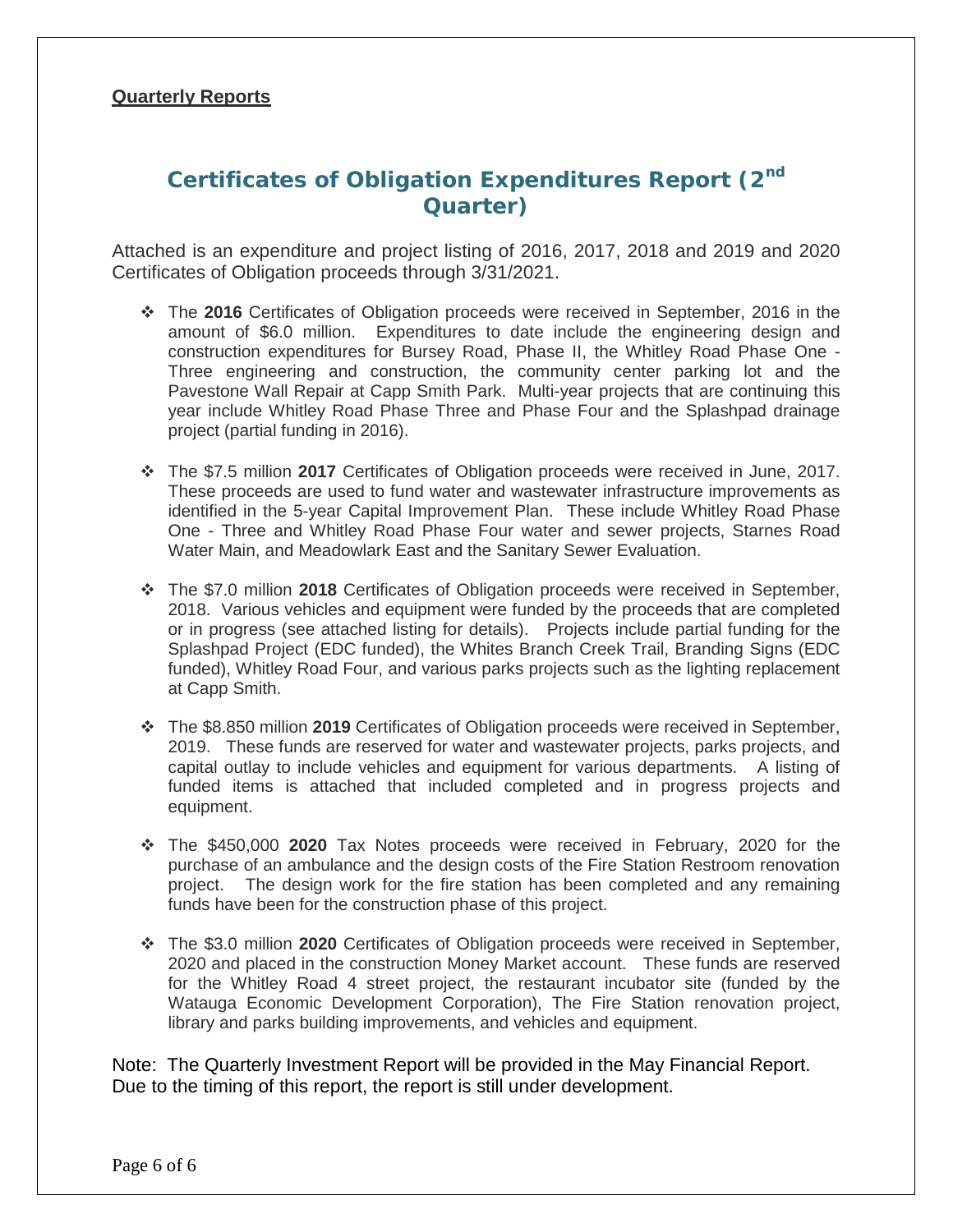#### **GENERAL FUND - 01**

|                                                           | <b>ORIGINAL</b> | 3/31/2021         | %           | %                | 3/21/2020         | \$ CHG        | % CHG     |
|-----------------------------------------------------------|-----------------|-------------------|-------------|------------------|-------------------|---------------|-----------|
| <b>REVENUE:</b>                                           | <b>BUDGET</b>   | <b>YTD ACTUAL</b> | <b>USED</b> | <b>REMAINING</b> | <b>YTD ACTUAL</b> | 21 vs 20      | 21 vs 20  |
|                                                           |                 |                   |             |                  |                   |               |           |
| <b>TAXES</b>                                              |                 |                   |             |                  |                   |               |           |
| <b>AD VALOREM</b>                                         | 6,108,000       | 5,898,462         | 96.57%      | 3.43%            | 5,736,129         | 162,333       | 2.83%     |
| <b>Delinquent</b>                                         | 26,000          | 23,279            | 89.54%      | 10.46%           | 27,657            | (4, 377)      | $-15.83%$ |
| <b>Penalty &amp; Interest</b>                             | 27,500          | 18,058            | 65.67%      | 34.33%           | 19,950            | (1,892)       | $-9.48%$  |
| <b>SALES TAX</b>                                          | 2,920,000       | 1,680,766         | 57.56%      | 42.44%           | 1,516,177         | 164,589       | 10.86%    |
| <b>UTILITY FRANCHISE</b>                                  | 862,000         | 652.892           | 75.74%      | 24.26%           | 734,053           | (81, 161)     | $-11.06%$ |
| <b>LICENSES &amp; PERMITS</b>                             | 531,000         | 446,239           | 84.04%      | 15.96%           | 265,372           | 180,867       | 68.16%    |
| <b>INTERGOVERNMENTAL REVENUE</b>                          | 502,600         | 255,250           | 50.79%      | 49.21%           | 258,089           | (2,839)       | $-1.10%$  |
| <b>CHARGES FOR SERVICES</b>                               | 740,500         | 382,573           | 51.66%      | 48.34%           | 349,993           | 32,580        | 9.31%     |
| <b>FINES &amp; FORFEITURES</b>                            | 515,900         | 252,878           | 49.02%      | 50.98%           | 304,895           | (52,018)      | $-17.06%$ |
| <b>MISCELLANEOUS INCOME</b>                               | 384,900         | 213,792           | 55.54%      | 44.46%           | 152,998           | 60,795        | 39.74%    |
| <b>OPERATING TRANSFERS IN</b>                             | 765,281         | 386,891           | 50.56%      | 49.44%           | 368,727           | 18,164        | 4.93%     |
| <b>TOTAL REVENUE</b>                                      | \$13,383,681    | \$10,211,080      | 76.30%      | 23.70%           | \$9,734,039       | \$477,041     | 4.90%     |
|                                                           |                 |                   |             |                  |                   |               |           |
| <b>ADMINISTRATION</b>                                     | 492,977         | 198,148           | 40.19%      | 59.81%           | 33,154            | 164,994       | 497.66%   |
| <b>HUMAN RESOURCES</b>                                    | 182,169         | 76,810            | 42.16%      | 57.84%           | 76,050            | 760           | 1.00%     |
| <b>BUILDINGS - PW</b>                                     | 834,740         | 338,450           | 40.55%      | 59.45%           | 354,638           | (16, 188)     | $-4.56%$  |
| <b>FINANCE</b>                                            | 500,247         | 251,337           | 50.24%      | 49.76%           | 263,881           | (12, 545)     | $-4.75%$  |
| <b>MUNICIPAL COURT - FIN</b>                              | 401.730         | 171,615           | 42.72%      | 57.28%           | 208,206           | (36,590)      | $-17.57%$ |
| <b>DEVELOPMENTAL SERVICES - PW</b>                        | 237,745         | 106,227           | 44.68%      | 55.32%           | 93,068            | 13,159        | 14.14%    |
| <b>LIBRARY</b>                                            | 882,480         | 365,784           | 41.45%      | 58.55%           | 386,085           | (20, 301)     | $-5.26%$  |
| <b>PARKS AND RECREATION</b>                               | 882,505         | 274,619           | 31.12%      | 68.88%           | 73,162            | 201,457       | 275.36%   |
| <b>POLICE</b>                                             | 4,054,124       | 1,647,846         | 40.65%      | 59.35%           | 1,918,645         | (270, 799)    | $-14.11%$ |
| <b>FIRE/EMS</b>                                           | 2,644,602       | 908,430           | 34.35%      | 65.65%           | 1,185,917         | (277, 487)    | $-23.40%$ |
| <b>PUBLIC WORKS - STREETS</b>                             | 434,632         | 166,013           | 38.20%      | 61.80%           | 233,920           | (67, 907)     | $-29.03%$ |
| <b>FLEET MANAGEMENT - PW</b>                              | 204,900         | 91,856            | 44.83%      | 55.17%           | 95,816            | (3,960)       | $-4.13%$  |
| <b>NON-DEPARTMENTAL</b>                                   | 1,129,810       | 544,689           | 48.21%      | 51.79%           | 684,926           | (140, 237)    | $-20.47%$ |
| <b>INFORMATION TECHNOLOGY</b>                             | 402,909         | 243,505           | 60.44%      | 39.56%           | 230,383           | 13,122        | 5.70%     |
| <b>ECONOMIC DEVELOPMENT</b>                               |                 |                   | 0.00%       | 0.00%            |                   | $\Omega$      | 0.00%     |
| <b>TRANSFERS TO OTHER FUNDS</b>                           | 100,000         | 50,000            | 50.00%      | 50.00%           | 6,250             | 43,750        | 700.00%   |
| <b>TOTAL EXPENDITURES</b>                                 | 13,385,570      | 5,435,328         | 40.61%      | 59.39%           | 6,450,247         | (\$1,014,919) | $-15.73%$ |
| <b>EXCESS REVENUE OVER (UNDER)</b><br><b>EXPENDITURES</b> | (\$1,889)       | \$4,775,752       |             |                  | \$3,283,793       | \$1.491.959   |           |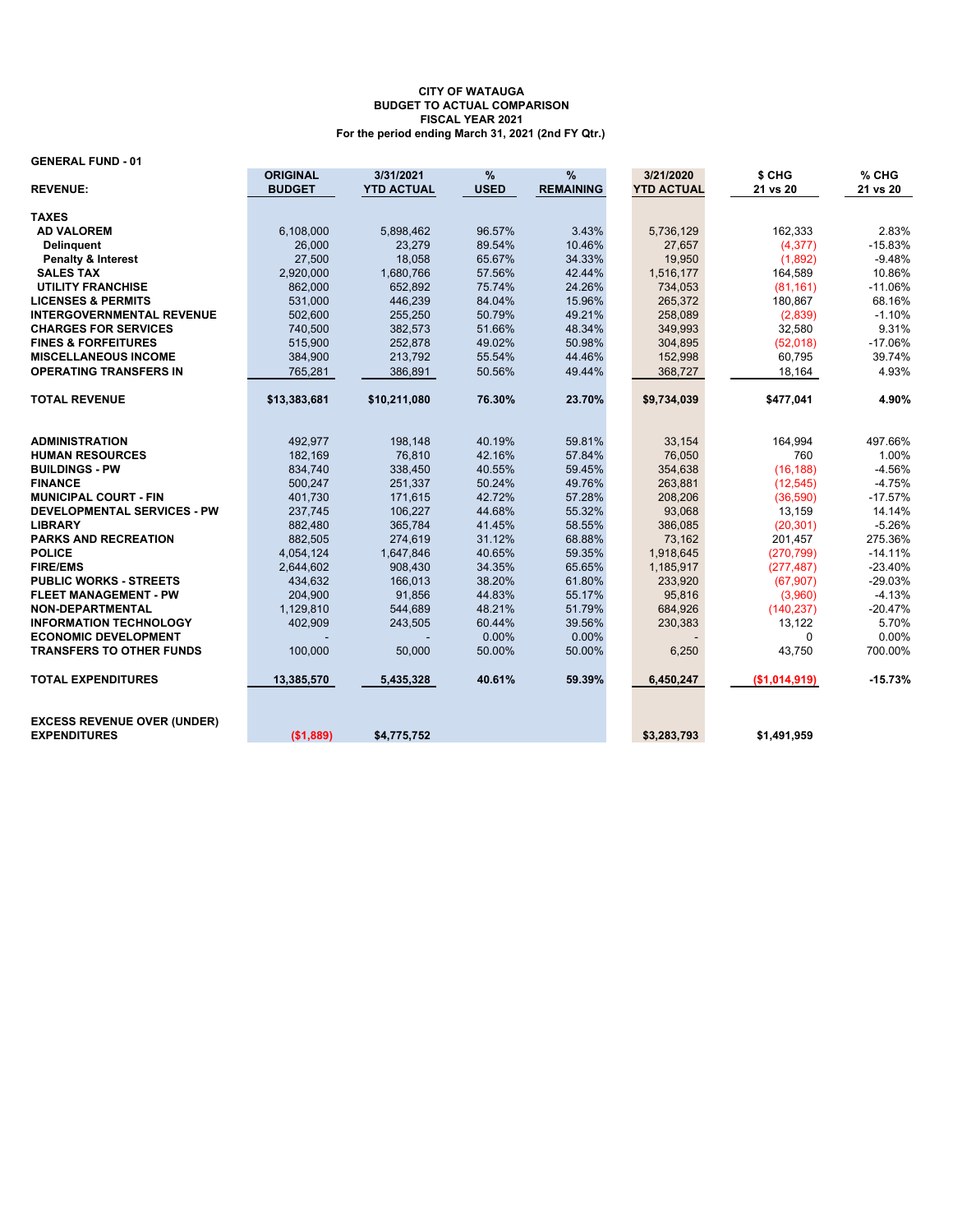| <b>DEBT SERVICE FUND - 03</b>                             |                                 |                                |                     |                          |                                |                    |                   |
|-----------------------------------------------------------|---------------------------------|--------------------------------|---------------------|--------------------------|--------------------------------|--------------------|-------------------|
| <b>REVENUE:</b>                                           | <b>CURRENT</b><br><b>BUDGET</b> | 3/31/2021<br><b>YTD ACTUAL</b> | $\%$<br><b>USED</b> | $\%$<br><b>REMAINING</b> | 3/21/2020<br><b>YTD ACTUAL</b> | \$ CHG<br>21 vs 20 | % CHG<br>21 vs 20 |
| <b>TAXES</b>                                              |                                 |                                |                     |                          |                                |                    |                   |
| <b>AD VALOREM</b>                                         | 2,720,000                       | 2,645,399                      | 97.26%              | 2.74%                    | 2,467,749                      | \$177,650          | 7.20%             |
| <b>Delinguent</b>                                         | 12,000                          | 10.015                         | 83.46%              | 16.54%                   | 11,911                         | (\$1,896)          | -15.92%           |
| <b>Penalty &amp; Interest</b>                             | 10,000                          | 6,884                          | 68.84%              | 31.16%                   | 7,592                          | (\$707)            | $-9.32%$          |
| <b>INTEREST EARNINGS</b>                                  | 5,000                           | 823                            | 16.45%              | 83.55%                   | 9,902                          | (\$9,080)          | -91.69%           |
| <b>OTHER FINANCING SOURCES</b>                            |                                 | $\Omega$                       |                     |                          |                                | \$0                |                   |
| <b>OPERATING TRANSFERS IN</b>                             | 157,503                         | 78,752                         | 50.00%              | 50.00%                   | 50,089                         | \$28,662           | 57.22%            |
| <b>TOTAL REVENUE</b>                                      | \$2,904,503                     | \$2,741,873                    | 94.40%              | 5.60%                    | \$2,547,244                    | \$194,629          | 7.64%             |
| <b>Contractual &amp; Sundry</b>                           | 2,957,206                       | 2,677,508                      | 90.54%              | 9.46%                    | 2,349,913                      | \$327,595          | 0.00%             |
| <b>TOTAL EXPENDITURES</b>                                 | 2,957,206                       | 2,677,508                      | 90.54%              | 9.46%                    | 2.349.913                      | \$327,595          | $0.00\%$          |
| <b>EXCESS REVENUE OVER (UNDER)</b><br><b>EXPENDITURES</b> | (S52.703)                       | \$64.365                       |                     |                          | \$197.331                      | (\$132,966)        |                   |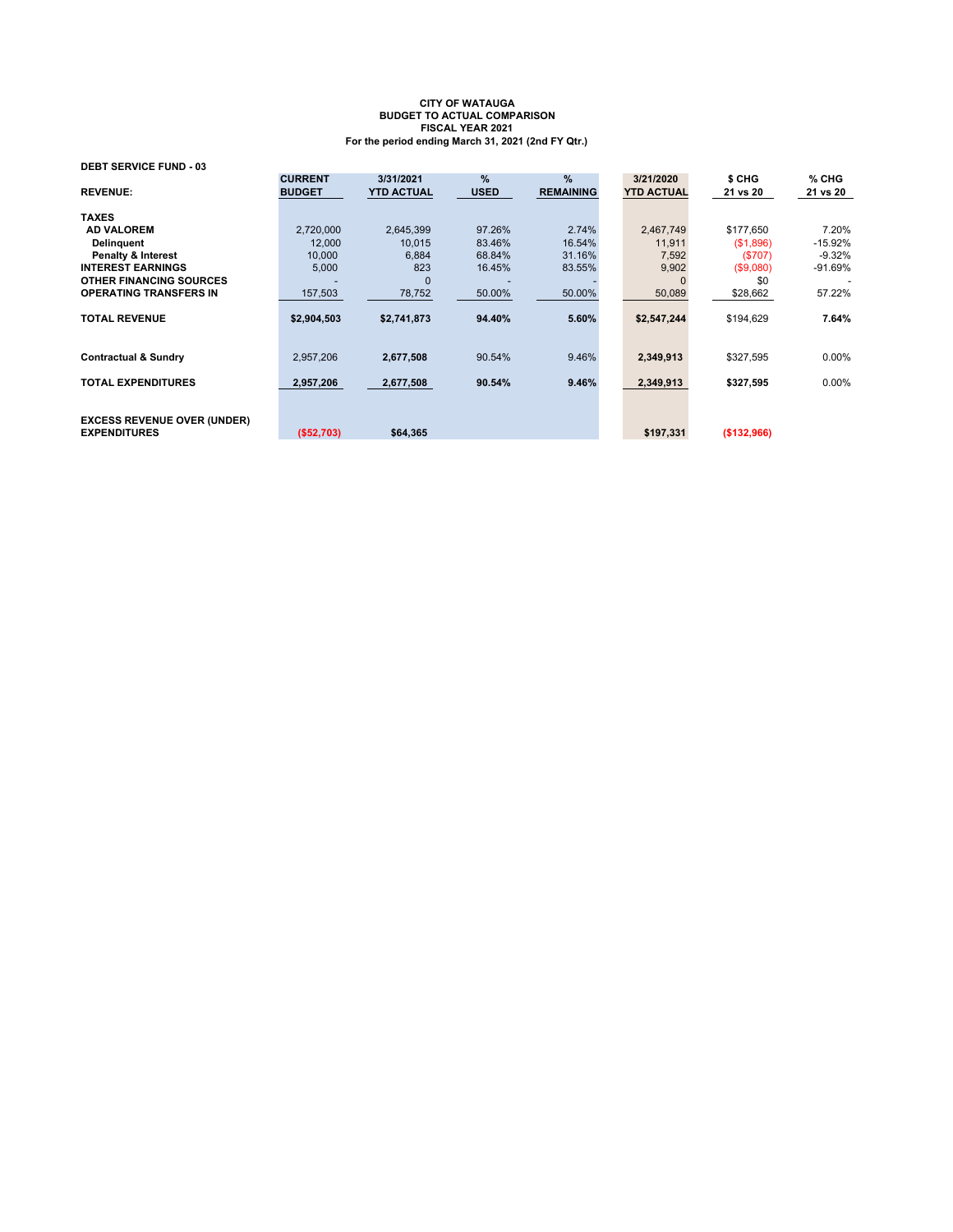#### **WATAUGA ECONOMIC DEVELOPMENT CORP - 04**

|                                                           | <b>CURRENT</b> | 3/31/2021         | $\frac{9}{6}$ | %                | 3/21/2020         | \$ CHG     | % CHG    |
|-----------------------------------------------------------|----------------|-------------------|---------------|------------------|-------------------|------------|----------|
| <b>REVENUE:</b>                                           | <b>BUDGET</b>  | <b>YTD ACTUAL</b> | <b>USED</b>   | <b>REMAINING</b> | <b>YTD ACTUAL</b> | 21 vs 20   | 21 vs 20 |
| <b>SALES TAX</b>                                          | 705,000        | 416,120           | 59.02%        | 40.98%           | 375,544           | 40,576     | 10.80%   |
| <b>INTEREST EARNINGS</b>                                  | 5,000          | 489               | 9.78%         | 90.22%           | 3,666             | (3, 176)   | -86.66%  |
| <b>INTEREST/ESCROW</b>                                    |                |                   |               |                  |                   |            |          |
| <b>CONTRIBUTIONS/OTHER</b>                                | 35,800         |                   |               |                  |                   |            |          |
| <b>TOTAL REVENUE</b>                                      | \$745,800      | \$416,609         | 55.86%        | 44.14%           | \$379,209         | 37,400     | 9.86%    |
| <b>PERSONNEL SERVICES</b>                                 |                |                   | 0.00%         | $0.00\%$         |                   |            | $0.00\%$ |
| <b>NON-DEPARTMENTAL</b>                                   |                |                   | $0.00\%$      | $0.00\%$         |                   |            | $0.00\%$ |
| <b>SUPPLIES</b>                                           | 1,085          | 608               | 56.05%        | 43.95%           | 324               | 284        | 87.86%   |
| <b>MAINTENANCE</b>                                        |                |                   | $0.00\%$      | $0.00\%$         |                   |            | $0.00\%$ |
| <b>CONTRACTUAL &amp; SUNDRY</b>                           | 117,875        | 62,431            | 52.96%        | 47.04%           | 52,027            | 10,404     | 20.00%   |
| <b>TRANSFERS</b>                                          | 379,784        | 194,642           | 51.25%        | 48.75%           | 147,135           | 47,507     | 32.29%   |
| <b>CAPITAL OUTLAY</b>                                     | 2,500          |                   | 0.00%         | 100.00%          |                   |            | 0.00%    |
| <b>TOTAL EXPENDITURES</b>                                 | 501,244        | 257,681           | 51.41%        | 48.59%           | \$<br>199,486     | 58,196     | 29.17%   |
| <b>EXCESS REVENUE OVER (UNDER)</b><br><b>EXPENDITURES</b> | \$244,556      | \$158,928         |               |                  | \$179,724         | (\$20,796) |          |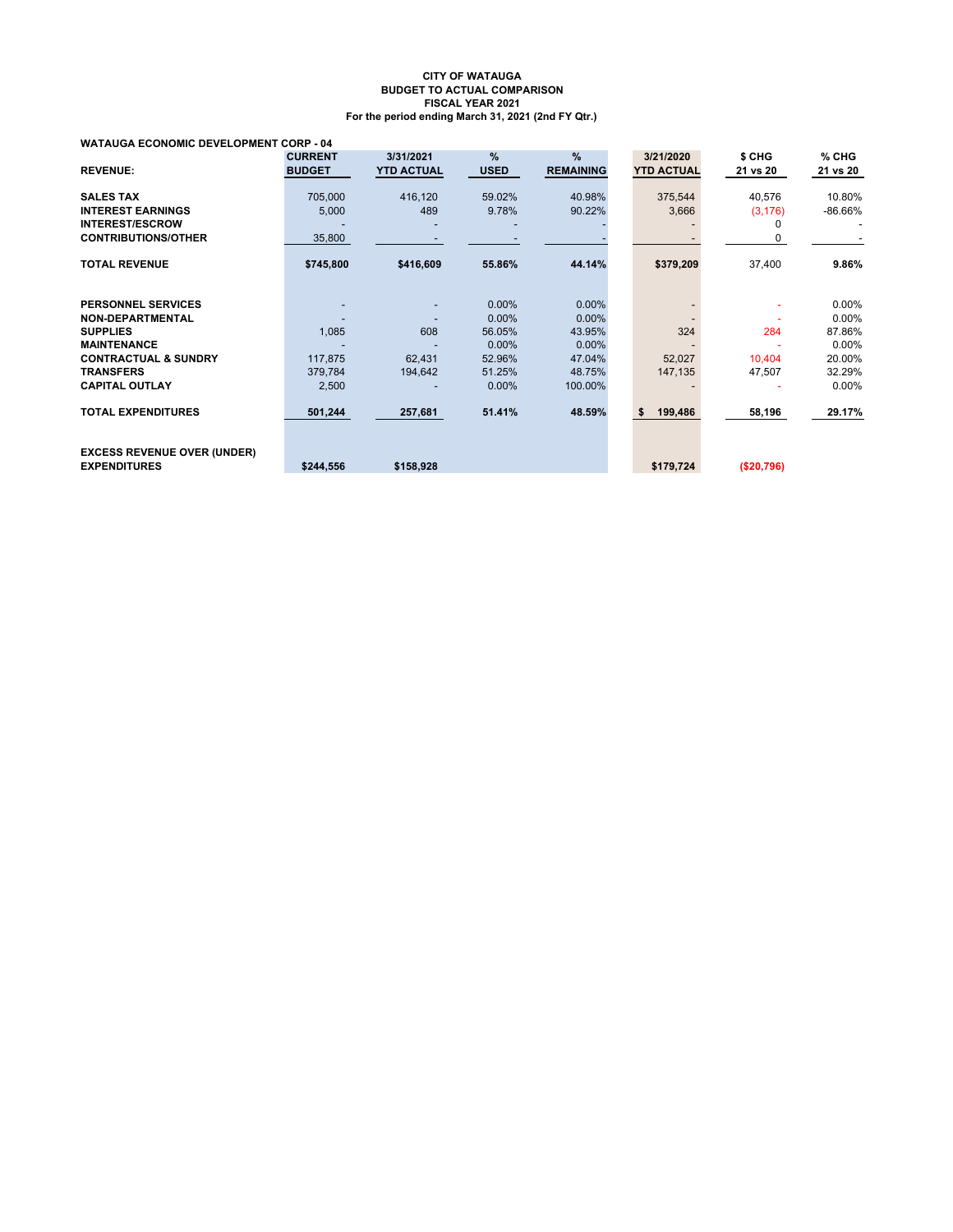**Strategic Initiative Fund - 13**

|                                    | <b>CURRENT</b>           | 3/31/2021         | $\%$        | %                | 3/21/2020         | \$ CHG    | % CHG     |
|------------------------------------|--------------------------|-------------------|-------------|------------------|-------------------|-----------|-----------|
| <b>REVENUE:</b>                    | <b>BUDGET</b>            | <b>YTD ACTUAL</b> | <b>USED</b> | <b>REMAINING</b> | <b>YTD ACTUAL</b> | 21 vs 20  | 21 vs 20  |
|                                    |                          |                   |             |                  |                   |           |           |
| <b>INTEREST EARNINGS</b>           | 500                      | 68                | 13.69%      | 86.31%           | 1,169             | (1, 100)  | $-94.14%$ |
| <b>INTEREST/ESCROW</b>             | $\overline{\phantom{a}}$ |                   |             |                  |                   |           |           |
| <b>TRANSFERS</b>                   |                          |                   |             |                  |                   |           | $0.00\%$  |
| <b>TOTAL REVENUE</b>               | \$500                    | \$68              | 13.69%      | 86.31%           | \$1,169           | (1, 100)  | $-94.14%$ |
|                                    |                          |                   |             |                  |                   |           |           |
|                                    |                          |                   |             |                  |                   |           |           |
| <b>CONTRACTUAL &amp; SUNDRY</b>    | 101,978                  | 1,413             | 1.39%       | 98.61%           | 43,236            | (41, 823) | $0.00\%$  |
| <b>TOTAL EXPENDITURES</b>          | 101,978                  | 1,413             | 1.39%       | 98.61%           | 43,236            | (41, 823) | $0.00\%$  |
|                                    |                          |                   |             |                  |                   |           |           |
|                                    |                          |                   |             |                  |                   |           |           |
| <b>EXCESS REVENUE OVER (UNDER)</b> |                          |                   |             |                  |                   |           |           |
| <b>EXPENDITURES</b>                | (\$101,478)              | (\$1,344)         |             |                  | (\$42,067)        | 40,723    |           |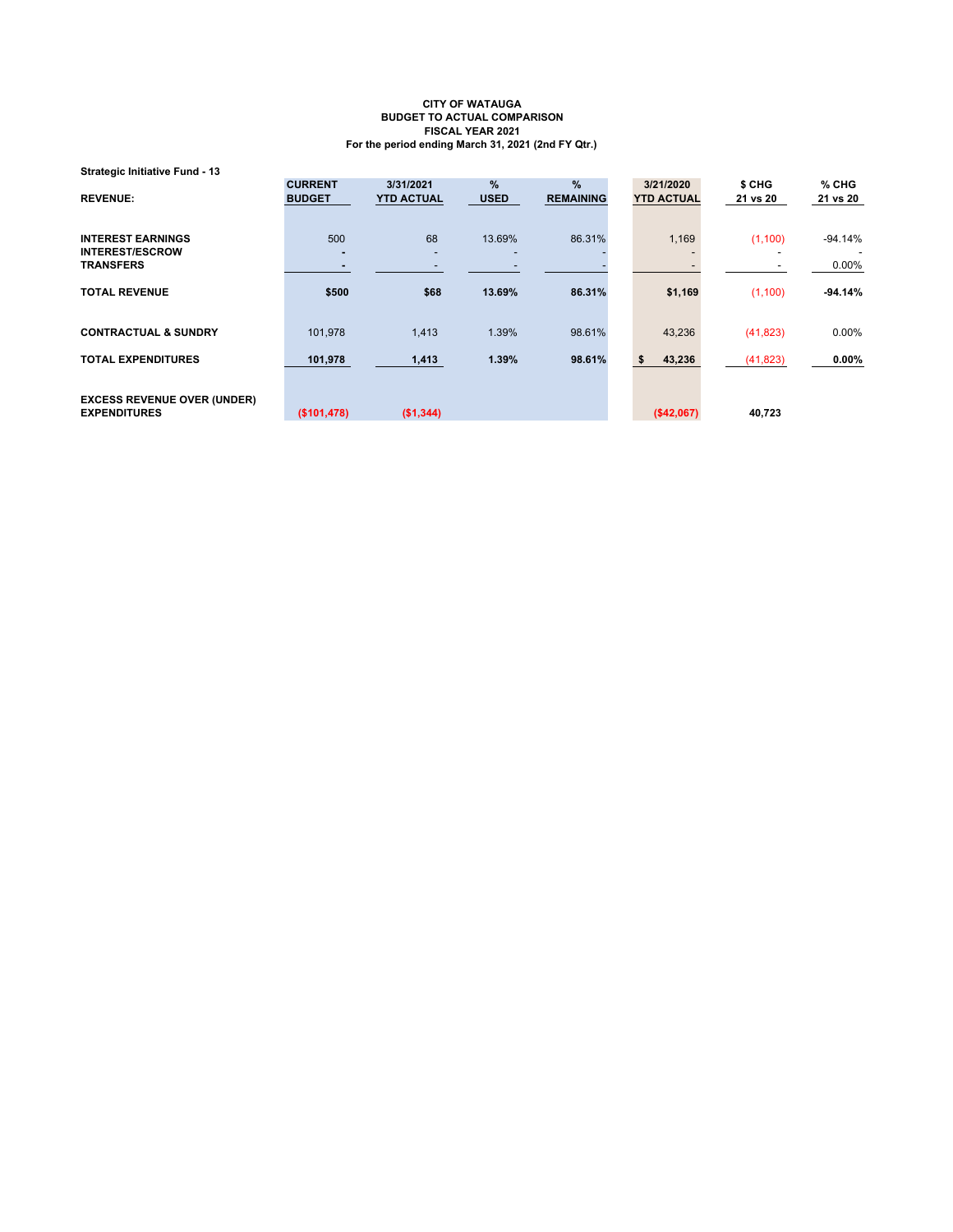**STREET MAINTENANCE FUND - 14**

| <b>REVENUE:</b>                                           | <b>CURRENT</b><br><b>BUDGET</b> | 3/31/2021<br><b>YTD ACTUAL</b> | $\%$<br><b>USED</b> | $\%$<br><b>REMAINING</b> | 3/21/2020<br><b>YTD ACTUAL</b> | \$ CHG<br>21 vs 20 | $%$ CHG<br>21 vs 20 |
|-----------------------------------------------------------|---------------------------------|--------------------------------|---------------------|--------------------------|--------------------------------|--------------------|---------------------|
| <b>SALES TAX</b>                                          | 708,000                         | 220.958                        | 31.21%              | 68.79%                   | 375,534                        | (154, 576)         | $-41.2%$            |
| <b>INTEREST EARNINGS</b>                                  | 8,000                           | 902                            | $0.00\%$            | 100.00%                  | 8,067                          | (7, 164)           | $-88.8%$            |
| <b>INTEREST/ESCROW</b>                                    |                                 |                                |                     |                          |                                |                    |                     |
| <b>CONTRIBUTIONS/OTHER</b>                                |                                 |                                |                     |                          |                                |                    |                     |
| <b>TOTAL REVENUE</b>                                      | \$716,000                       | \$221,860                      | 31.21%              | 168.79%                  | 383,601                        | (\$161,740)        | -42.16%             |
| <b>MAINTENANCE</b>                                        | 100,000                         | 9,301                          | 9.30%               | 90.70%                   | 17,882                         | (8,581)            | $0.0\%$             |
| <b>CONTRACTUAL &amp; SUNDRY</b>                           | 8,000                           | 265                            | 3.31%               | 96.69%                   | 790                            | (525)              | $0.0\%$             |
| <b>CAPITAL OUTLAY</b>                                     | 800,000                         | 62,405                         | 7.80%               | 92.20%                   |                                |                    | 0.0%                |
| <b>TOTAL EXPENDITURES</b>                                 | 908,000                         | 71,971                         | 7.93%               | 92.07%                   | 18,672                         | \$53,299           | 285.5%              |
| <b>EXCESS REVENUE OVER (UNDER)</b><br><b>EXPENDITURES</b> | (\$192,000)                     | \$149,890                      |                     |                          | \$364,929                      | ( \$215,039)       |                     |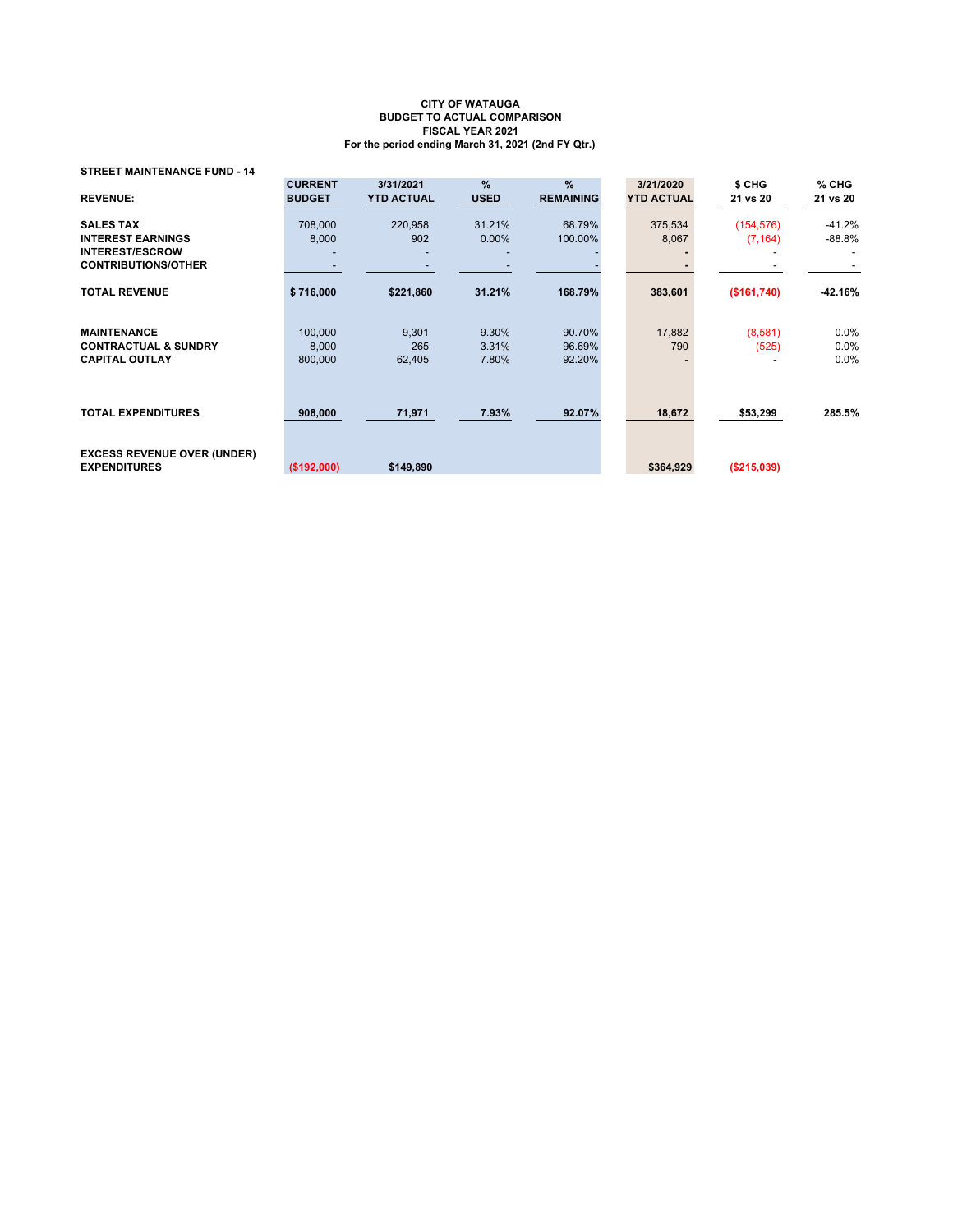| <b>STORM DRAIN FUND - 15</b>                              |                                 |                                |                     |                                   |                                |                    |                   |
|-----------------------------------------------------------|---------------------------------|--------------------------------|---------------------|-----------------------------------|--------------------------------|--------------------|-------------------|
| <b>REVENUE:</b>                                           | <b>CURRENT</b><br><b>BUDGET</b> | 3/31/2021<br><b>YTD ACTUAL</b> | $\%$<br><b>USED</b> | $\frac{9}{6}$<br><b>REMAINING</b> | 3/21/2020<br><b>YTD ACTUAL</b> | \$ CHG<br>21 vs 20 | % CHG<br>21 vs 20 |
| <b>USERS FEE</b>                                          | 1,470,000                       | 736,198                        | 50.08%              | 49.92%                            | 737,289                        | (1,090)            | $-0.15%$          |
| <b>OTHER REVENUE</b><br><b>INTEREST INCOME</b>            | 35,000                          | 2,645                          | 7.56%               | 92.44%                            | 53,051                         | (50, 406)          | $-95.01%$         |
|                                                           |                                 |                                |                     |                                   |                                |                    |                   |
| <b>TOTAL REVENUE</b>                                      | \$1,505,000                     | \$738,843                      | 49.09%              | 50.91%                            | \$790,340                      | (\$51,497)         | $-6.52%$          |
| <b>PERSONNEL</b>                                          | 465,400                         | 203,089                        | 43.64%              | 56.36%                            | \$220,264                      | (17, 176)          | $-7.80%$          |
| <b>SUPPLIES</b>                                           | 32,150                          | 5,407                          | 16.82%              | 83.18%                            | \$5,518                        | (111)              | $-2.01%$          |
| <b>MAINTENANCE</b>                                        | 54,500                          | 4,821                          | 8.85%               | 91.15%                            | \$8,011                        | (3, 190)           | 0.00%             |
| <b>CONTRACTUAL &amp; SUNDRY</b>                           | 184,445                         | 60,058                         | 32.56%              | 67.44%                            | \$64,920                       | (4,861)            | $-7.49%$          |
| <b>CAPITAL</b>                                            | 2,328,697                       | 133,043                        | 5.71%               | 94.29%                            | \$1,412,438                    | (1,279,395)        | $0.00\%$          |
| <b>TRANSFERS TO OTHER FUNDS</b>                           | 73,500                          | 36,800                         | 50.07%              | 49.93%                            | \$36,864                       | (64)               | $-0.17%$          |
| <b>TOTAL EXPENDITURES</b>                                 | 3,138,692                       | 443,218                        | 14.12%              | 85.88%                            | \$1,748,015                    | ( \$1,304,797)     | $-74.64%$         |
| <b>EXCESS REVENUE OVER (UNDER)</b><br><b>EXPENDITURES</b> | (\$1,633,692)                   | \$295,626                      |                     |                                   | (\$957,675)                    | \$1,253,301        |                   |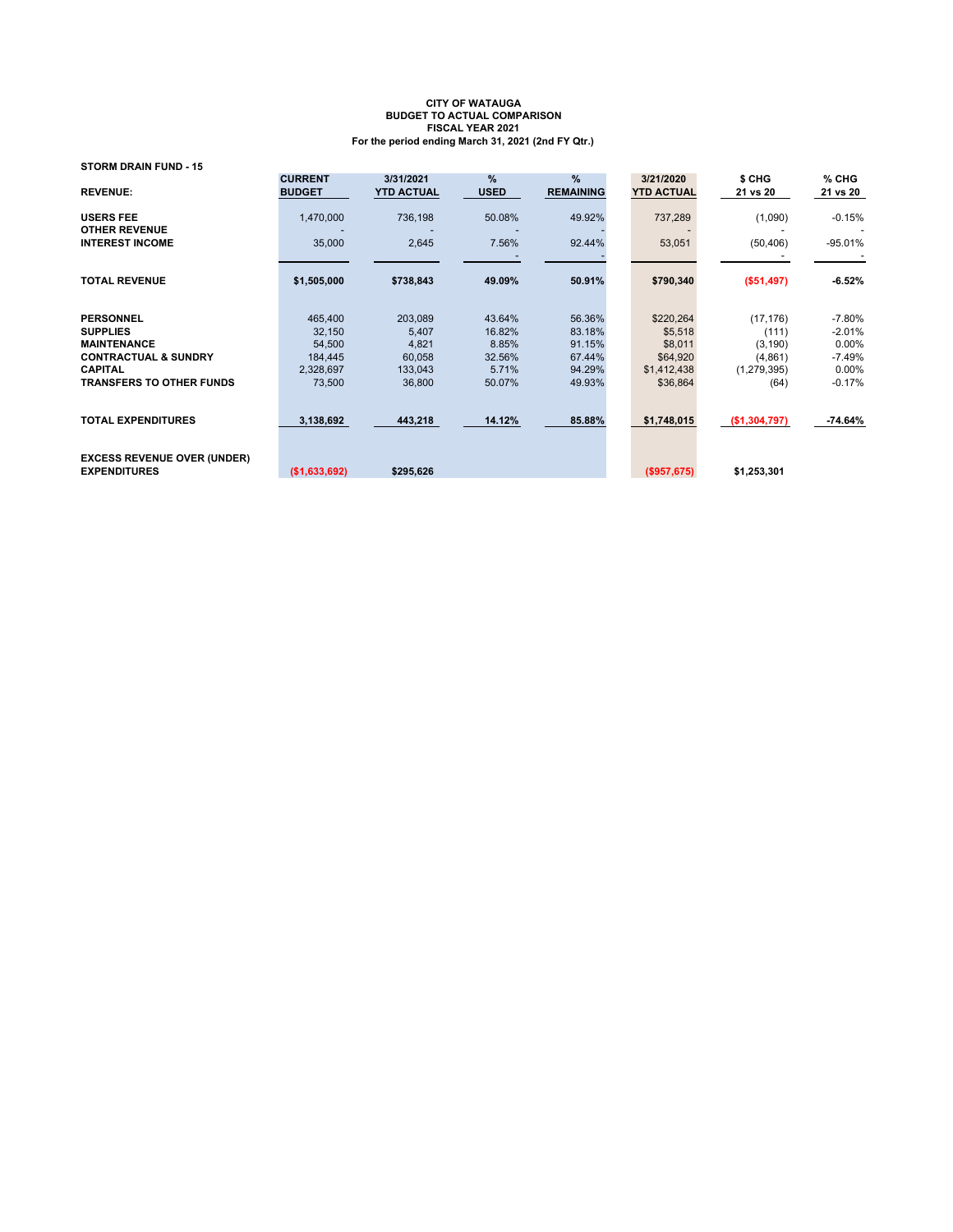| <b>CRIME CONTROL DISTRICT - 18</b>                        |                                  |                                |                  |                                   |                                |                    |                   |
|-----------------------------------------------------------|----------------------------------|--------------------------------|------------------|-----------------------------------|--------------------------------|--------------------|-------------------|
| <b>REVENUE:</b>                                           | <b>ORIGINAL</b><br><b>BUDGET</b> | 3/31/2021<br><b>YTD ACTUAL</b> | %<br><b>USED</b> | $\frac{9}{6}$<br><b>REMAINING</b> | 3/21/2020<br><b>YTD ACTUAL</b> | \$ CHG<br>21 vs 20 | % CHG<br>21 vs 20 |
| <b>SALES TAX</b>                                          | 1,347,000                        | 787,556                        | 58.47%           | 41.53%                            | 737,496                        | 50,060             | 6.79%             |
| <b>INTEREST EARNING/OTHER</b>                             | 54,000                           | 25,037                         | 46.37%           | 53.63%                            | 7,563                          | 17,475             | 231.06%           |
| <b>TRANSFERS</b>                                          | 100,000                          |                                |                  |                                   |                                |                    |                   |
|                                                           |                                  |                                |                  |                                   |                                |                    |                   |
| <b>TOTAL REVENUE</b>                                      | \$1,501,000                      | \$812,593                      | 54.14%           | 45.86%                            | \$745,059                      | \$67,535           | $9.06\%$          |
|                                                           |                                  |                                |                  |                                   |                                |                    |                   |
| <b>PERSONNEL SERVICES</b>                                 | 991,000                          | 450,484                        | 45.46%           | 54.54%                            | \$495,925                      | (45, 441)          | $-9.16%$          |
| <b>SUPPLIES</b>                                           | 122,500                          | 39,357                         | 32.13%           | 67.87%                            | \$45,278                       | (5,920)            | $-13.08%$         |
| <b>MAINTENANCE</b>                                        | 223,000                          | 144,941                        | 65.00%           | 35.00%                            | \$137,075                      | 7,866              | 5.74%             |
| <b>CONTRACTUAL &amp; SUNDRY</b>                           | 174,150                          | 77,448                         | 44.47%           | 55.53%                            | \$133,270                      | (55, 822)          | -41.89%           |
| <b>TRANSFERS</b>                                          | 30,000                           | 15,751                         | 52.50%           | 47.50%                            | \$13,592                       | 2,159              | 15.88%            |
| <b>CAPITAL OUTLAY</b>                                     | 13,000                           | 2,294                          | 17.65%           | 82.35%                            | \$5,750                        | (3, 456)           | $0.00\%$          |
| <b>TOTAL EXPENDITURES</b>                                 | 1,553,650                        | 730,276                        | 47.00%           | 53.00%                            | \$830,889                      | (\$100, 614)       | $-12.11%$         |
| <b>EXCESS REVENUE OVER (UNDER)</b><br><b>EXPENDITURES</b> | ( \$52,650)                      | \$82,318                       |                  |                                   | (85, 830)<br>s.                | \$168,148          |                   |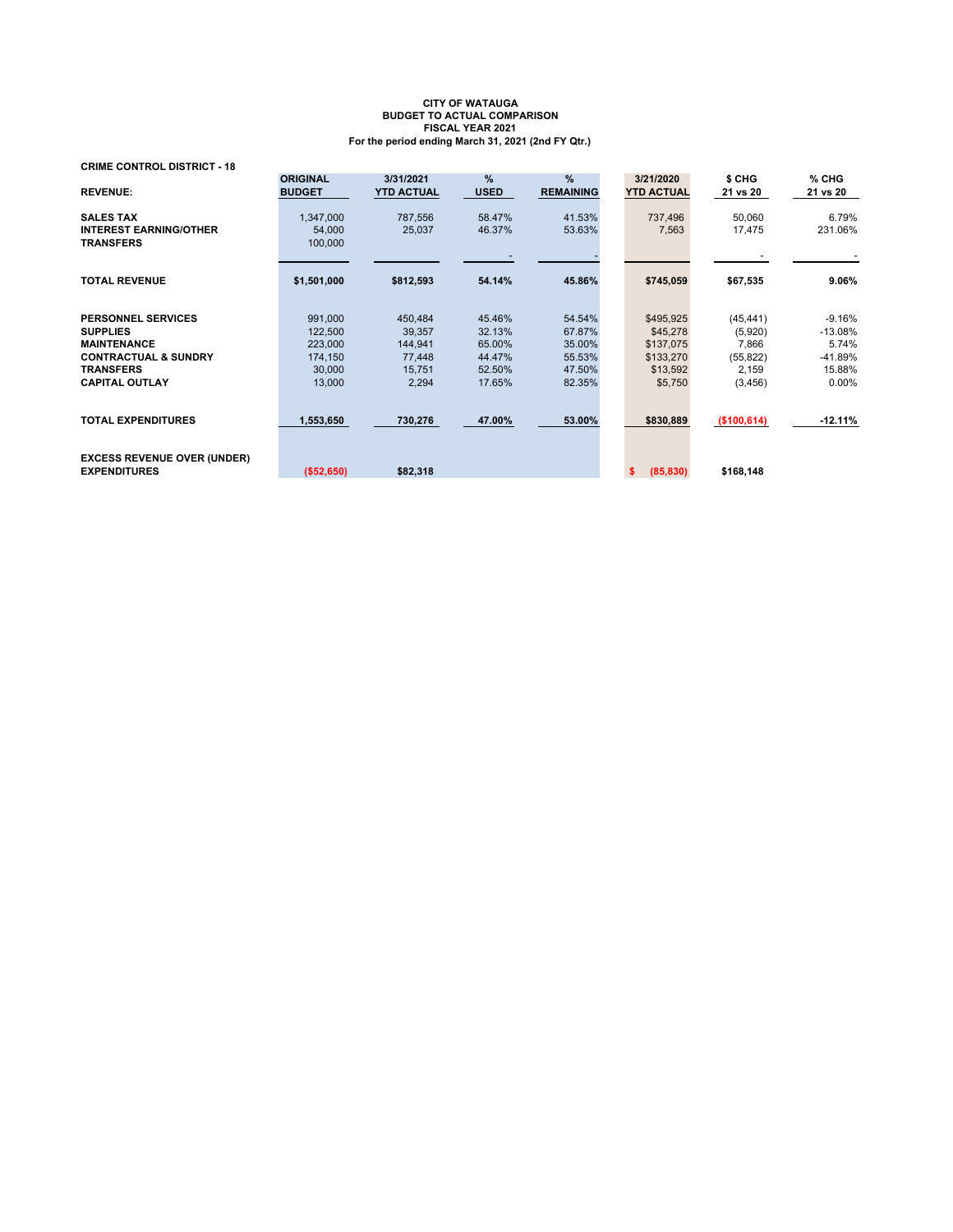**Traffic Safety - 28**

| <b>REVENUE:</b>                                                                                          | <b>CURRENT</b><br><b>BUDGET</b> | 3/31/2021<br><b>YTD ACTUAL</b> | $\%$<br><b>USED</b>          | %<br><b>REMAINING</b>                   | 3/21/2020<br><b>YTD ACTUAL</b> | \$ CHG<br>21 vs 20     | $%$ CHG<br>21 vs 20                      |
|----------------------------------------------------------------------------------------------------------|---------------------------------|--------------------------------|------------------------------|-----------------------------------------|--------------------------------|------------------------|------------------------------------------|
| <b>FINES &amp; FORFEITURES</b><br><b>INTEREST</b>                                                        | 500                             | 449                            | 89.78%                       | $0.00\%$<br>10.22%                      | 1,820                          | (1, 371)               | $0.00\%$<br>$-75.33\%$                   |
| <b>TOTAL REVENUE</b>                                                                                     | 500                             | 449                            | 89.78%                       | 10.22%                                  | 1,820                          | (1, 371)               | $-75.33%$                                |
| <b>PERSONNEL SERVICES</b><br><b>SUPPLIES</b><br><b>CONTRACTUAL &amp; SUNDRY</b><br><b>CAPITAL OUTLAY</b> | 341,650<br>7,100<br>1,100       | 148,149<br>1,736               | 43.36%<br>24.45%<br>$0.00\%$ | 56.64%<br>75.55%<br>100.00%<br>$0.00\%$ | 131,374<br>1,364<br>705        | 16,775<br>372<br>(705) | 12.77%<br>27.26%<br>$0.00\%$<br>$0.00\%$ |
| <b>TOTAL EXPENDITURES</b>                                                                                | 349,850                         | 149,885                        | 42.84%                       | 57.16%                                  | 133,443                        | 16,442                 | 12.32%                                   |
| <b>EXCESS REVENUE OVER (UNDER)</b><br><b>EXPENDITURES</b>                                                | (\$349,350)                     | (\$149,436)                    |                              |                                         | (\$131,624)                    | (\$17,813)             |                                          |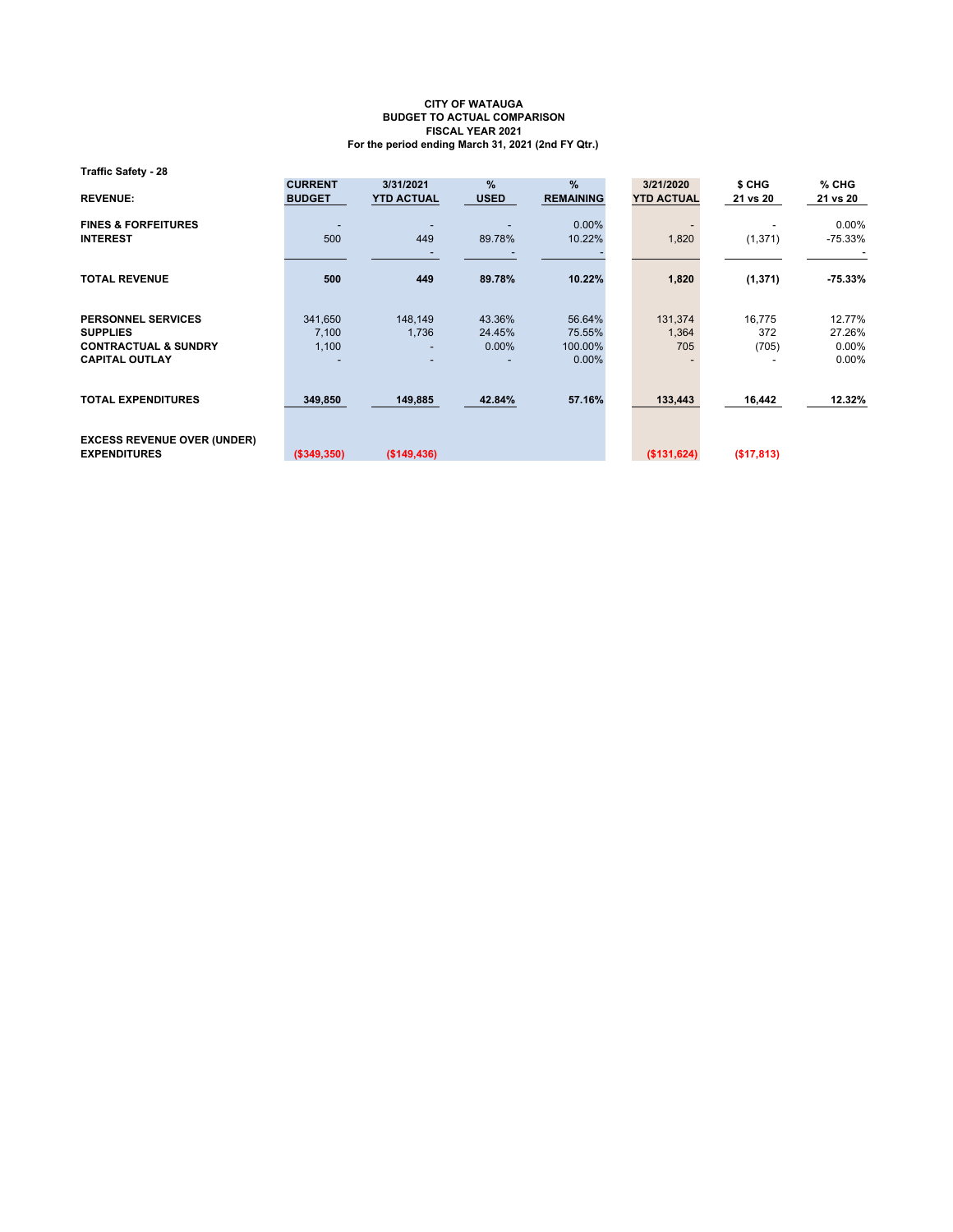**WATER & SEWER - 40**

| <b>REVENUE:</b>                                           | <b>CURRENT</b><br><b>BUDGET</b> | 3/31/2021<br><b>YTD ACTUAL</b> | %<br><b>USED</b> | %<br><b>REMAINING</b> | 3/21/2020<br><b>YTD ACTUAL</b> | \$ CHG<br>21 vs 20 | % CHG<br>21 vs 20 |
|-----------------------------------------------------------|---------------------------------|--------------------------------|------------------|-----------------------|--------------------------------|--------------------|-------------------|
|                                                           |                                 |                                |                  |                       |                                |                    |                   |
| <b>WATER SALES</b>                                        | 4,745,000                       | 2,302,641                      | 48.53%           | 51.47%                | 2,341,918                      | (39, 277)          | $-1.68%$          |
| <b>SEWER SALES</b>                                        | 3,780,000                       | 1.870.356                      | 49.48%           | 50.52%                | 1.870.540                      | (184)              | $-0.01%$          |
| <b>MISCELLANEOUS</b>                                      | 236,000                         | 128,560                        | 54.47%           | 45.53%                | 129,998                        | (1, 438)           | $-1.11%$          |
| <b>PENALTY</b>                                            | 205,000                         | 73.869                         | 36.03%           | 63.97%                | 87,072                         | (13,202)           | $-15.16%$         |
| <b>INTEREST</b>                                           | 30,000                          | 2,206                          | 7.35%            | 92.65%                | 8,124                          | (5,919)            | $-72.85%$         |
| <b>TRANSFERS</b>                                          | 30,000                          | 10.701                         | 35.67%           | 64.33%                | 23,247                         | (12, 547)          | 0.00%             |
| <b>TAP FEES</b>                                           |                                 | 1,450                          |                  |                       | 50                             | 1,400              | $0.00\%$          |
| <b>SALE OF ASSETS</b>                                     |                                 |                                |                  |                       |                                |                    |                   |
|                                                           |                                 |                                |                  |                       |                                |                    |                   |
| <b>TOTAL REVENUE</b>                                      | \$9,026,000                     | \$4,389,783                    | 48.63%           | 51.37%                | \$4,460,949                    | ( \$71, 167)       | $-1.60%$          |
| <b>ADMINISTRATIVE</b>                                     | 153,750                         | 70,455                         | 45.82%           | 54.18%                | 72,788                         | (2, 333)           | $-3.20%$          |
| <b>NON-DEPARTMENTAL</b>                                   | 706.830                         | 382.836                        | 54.16%           | 45.84%                | 371.168                        | 11.668             | 3.14%             |
| <b>BILLING &amp; COLLECTIONS</b>                          | 524,860                         | 224,651                        | 42.80%           | 57.20%                | 240,589                        | (15,938)           | $-6.62%$          |
| <b>MGT. INFO SYSTEMS</b>                                  | 95.080                          | 50.466                         | 53.08%           | 46.92%                | 39.937                         | 10.529             | 26.36%            |
| <b>WATER DISTRIBUTION</b>                                 | 2,860,390                       | 1,099,735                      | 38.45%           | 61.55%                | 1,316,763                      | (217, 029)         | $-16.48%$         |
| <b>WASTEWATER COLLECTION</b>                              | 2.439.017                       | 950.460                        | 38.97%           | 61.03%                | 1.250.386                      | (299, 925)         | $-23.99%$         |
| <b>TRANSFERS</b>                                          | 2.178.000                       | 1.735.566                      | 79.69%           | 20.31%                | 1,686,765                      | 48.801             | 2.89%             |
| <b>TOTAL EXPENDITURES</b>                                 | 8,957,927                       | 4,514,170                      | 50.39%           | 49.61%                | 4,978,397                      | (\$464, 227)       | $-9.32%$          |
| <b>EXCESS REVENUE OVER (UNDER)</b><br><b>EXPENDITURES</b> | \$68,073                        | (S124.387)                     |                  |                       | (\$517,447)                    | \$393,060          |                   |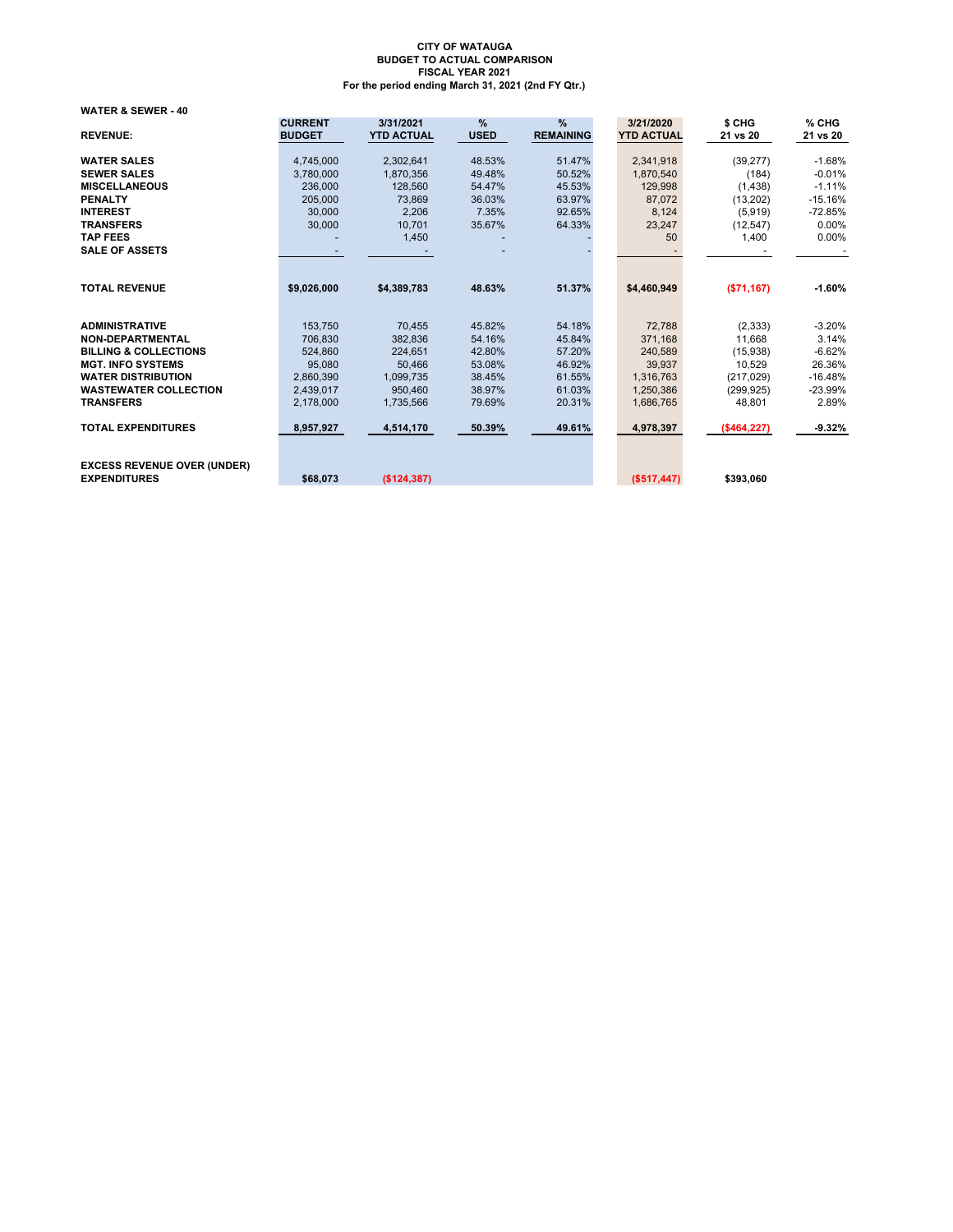## **Group Summary**

| <b>Department</b>                   |                      | Original<br><b>Total Budget</b> | Current<br><b>Total Budget</b> | Period<br><b>Activity</b> | <b>Fiscal</b><br><b>Activity</b> | <b>Encumbrances</b> | Variance<br>Favorable<br>(Unfavorable) Remaining | Percent |
|-------------------------------------|----------------------|---------------------------------|--------------------------------|---------------------------|----------------------------------|---------------------|--------------------------------------------------|---------|
| 010 - CITY SECRETARY OFFICE         |                      | 328529.00                       | 328,529.00                     | 23,468.05                 | 139,537.55                       | 0.00                | 188,991.45                                       | 57.53 % |
| 011 - HUMAN RESOURCES               |                      | 182169.00                       | 182,169.00                     | 12,831.33                 | 76,809.96                        | 16,648.85           | 88,710.19                                        | 48.70%  |
| 013 - DEVELOPMENT SERVICES DIVISION |                      | 237745.00                       | 237,745.00                     | 16,939.51                 | 106,226.52                       | 74,305.67           | 57,212.81                                        | 24.06%  |
| 015 - CITY MANAGER                  |                      | 318198.00                       | 318,198.00                     | 22,656.21                 | 129,065.79                       | 0.00                | 189,132.21                                       | 59.44 % |
| 016 - BUSINESS RETENTION/EDC        |                      | 7300.00                         | 8,700.00                       | 0.00                      | 5,602.50                         | 0.00                | 3,097.50                                         | 35.60%  |
| 017 - BUSINESS ATTRACTION/EDC       |                      | 28250.00                        | 28,250.00                      | 0.00                      | 26,420.00                        | 0.00                | 1,830.00                                         | 6.48%   |
| 018 - GENERAL ADMINISTRATION/EDC    |                      | 76410.00                        | 84,510.00                      | 2,950.00                  | 31,016.86                        | 4,793.75            | 48,699.39                                        | 57.63%  |
| 020 - NON-DEPARTMENTAL              |                      | 1962245.00                      | 2,034,222.74                   | 116,947.74                | 978,942.59                       | 27,648.66           | 1,027,631.49                                     | 50.52 % |
| 030 - MUNICIPAL COURT DIVISION      |                      | 401730.00                       | 401,730.00                     | 26,601.52                 | 171,615.34                       | 952.00              | 229,162.66                                       | 57.04%  |
| 040 - FINANCE                       |                      | 543462.00                       | 543,462.00                     | 36,993.25                 | 265,603.74                       | 26,647.44           | 251,210.82                                       | 46.22%  |
| 045 - BILLING & COLLECTIONS         |                      | 524860.00                       | 524,860.00                     | 38,121.20                 | 224,651.27                       | 49.94               | 300,158.79                                       | 57.19%  |
| 050 - INFORMATION TECHNOLOGY        |                      | 497989.00                       | 497,989.00                     | 36,992.91                 | 293,971.02                       | 4,867.53            | 199,150.45                                       | 39.99 % |
| 060 - LIBRARY                       |                      | 893180.00                       | 893,180.00                     | 62,847.50                 | 365,783.79                       | 47,578.78           | 479,817.43                                       | 53.72 % |
| 070 - RECREATION                    |                      | 322740.00                       | 322,740.00                     | 18,184.03                 | 113,941.49                       | 4,010.01            | 204,788.50                                       | 63.45 % |
| 075 - PARKS DEPARTMENT              |                      | 559765.00                       | 559,765.00                     | 24,375.09                 | 160,677.89                       | 123,705.59          | 275,381.52                                       | 49.20%  |
| 080 - POLICE                        |                      | 5927624.00                      | 5,927,624.00                   | 401,619.24                | 2,512,255.74                     | 62,541.58           | 3,352,826.68                                     | 56.56%  |
| 085 - FIRE/MIS                      |                      | 3013152.00                      | 3,013,152.00                   | 216,709.57                | 1,096,914.15                     | 21,491.87           | 1,894,745.98                                     | 62.88%  |
| 090 - PUBLIC WORKS                  |                      | 1057647.00                      | 1,057,647.00                   | 55,286.94                 | 389,051.74                       | 156,401.01          | 512,194.25                                       | 48.43%  |
| 093 - WATER DISTRIBUTION            |                      | 2860390.00                      | 2,860,390.00                   | 186,663.82                | 1,099,734.66                     | 64,270.03           | 1,696,385.31                                     | 59.31%  |
| 094 - WASTEWATER COLLECTION         |                      | 2439017.00                      | 2,439,017.00                   | 226,063.52                | 950,460.38                       | 8,943.88            | 1,479,612.74                                     | 60.66%  |
| 097 - FLEET MAINTENANCE             |                      | 204900.00                       | 204,900.00                     | 14,896.34                 | 91,856.23                        | 32,704.78           | 80,338.99                                        | 39.21%  |
| 098 - BUILDING MAINTENANCE          |                      | 834740.00                       | 834,740.00                     | 61,134.91                 | 338,450.02                       | 37,925.05           | 458,364.93                                       | 54.91%  |
|                                     | <b>Report Total:</b> | 23,222,042.00                   | 23,303,519.74                  | 1,602,282.68              | 9,568,589.23                     | 715,486.42          | 13,019,444.09                                    | 55.87%  |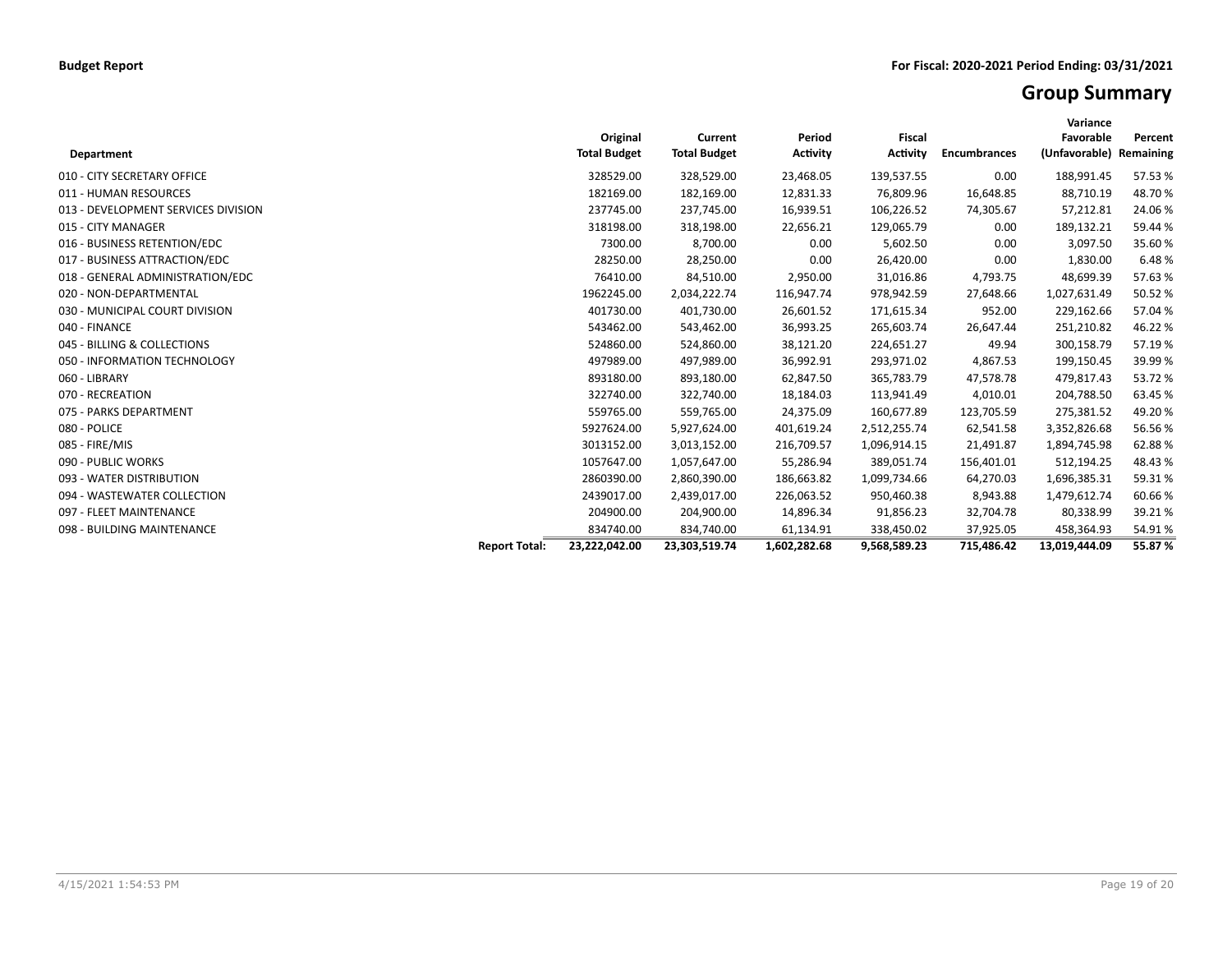### **CERTIFICATES OF OBLIGATION FUNDS 2016 DERIVATION 51 CONTRACT AT A CONTRACT OF OUT-562-86120 \$6,000,000 PROCEEDS As of March 2021**

| <b>PROJECT</b>                                                 | <b>FINAL COST OR ESTIMATE</b> | <b>EXPENDED</b> | <b>REMAINING</b> |
|----------------------------------------------------------------|-------------------------------|-----------------|------------------|
|                                                                |                               |                 |                  |
| <b>COMPLETED:</b><br>Bursey Road Two (Willis Lane - Rufe Snow) | \$2,117,400.00                | \$2,117,400.00  |                  |
| <b>Community Center Parking Lot Expansion</b>                  | \$105,984.00                  | \$105,984.00    |                  |
| Whitley Road One (Starnes - Oakhill)                           | \$707,658.03                  | \$707,658.03    |                  |
| Pavestone Wall - Capp Smith Park                               | \$121,822.01                  | \$121,822.01    |                  |
|                                                                |                               |                 |                  |
| <b>IN PROGRESS:</b>                                            |                               |                 |                  |
| Whitley Road Three (Chapman - Hightower)                       | \$1,992,290.00                | \$208,506.36    | \$1,783,783.64   |
| Splashpad - Drainage/Parking Lot                               | \$311,000.00                  | \$302,175.54    | \$8,824.46       |
| Whitley Road Four (Hightower - Oakhill)                        | \$643,500.00                  | \$0.00          | \$643,500.00     |
|                                                                |                               |                 |                  |
| <b>PROJECTS TOTAL</b>                                          | \$5,999,654.04                | \$3,563,545.94  | \$2,436,108.10   |
|                                                                |                               |                 |                  |
| <b>TOTAL FUNDS REMAINING</b>                                   | \$345.96                      |                 |                  |
| <b>CERTIFICATES OF OBLIGATION FUNDS 2017</b>                   | 45-020-86122                  |                 |                  |
| \$7,500,000 PROCEEDS                                           |                               |                 |                  |
| As of March 2021                                               |                               |                 |                  |
|                                                                |                               |                 |                  |
| <b>PROJECT</b>                                                 | <b>FINAL COST OR ESTIMATE</b> | <b>EXPENDED</b> | <b>REMAINING</b> |
|                                                                |                               |                 |                  |
| <b>COMPLETED:</b>                                              |                               |                 |                  |
| Whitley Road One (Starnes - Oakhill)                           | \$101,954.21                  | \$101,954.21    |                  |
| Whitley Road Two (Watauga Rd - Chapman)                        | \$2,450,478.50                | \$2,450,478.50  |                  |
| <b>IN PROGRESS:</b>                                            |                               |                 |                  |
|                                                                |                               |                 |                  |
| Whitley Road Three (Chapman - Hightower)                       | \$452,297.00                  | \$83,228.62     | \$369,068.38     |
| Starnes Rd Water Main Engineering (Indian Springs - Rufe Snow) | \$995,000.00                  | \$970,929.98    | \$24,070.02      |
| Whitley Road Four - Water Portion (Hightower to Oakhill)       | \$1,533,000.00                | \$108,635.93    | \$1,424,364.07   |
| <b>Sanitary Sewer Evaluation</b>                               | \$225,000.00                  | \$224,587.50    | \$412.50         |
| Meadowlark Lane East (Water/Sewer)                             | \$1,706,387.00                | \$839,161.50    | \$867,225.50     |
| <b>PROJECTS TOTAL</b>                                          | \$7,464,116.71                | \$4,778,976.24  | \$2,685,140.47   |
|                                                                |                               |                 |                  |
| <b>TOTAL FUNDS REMAINING</b>                                   | \$35,883.29                   |                 |                  |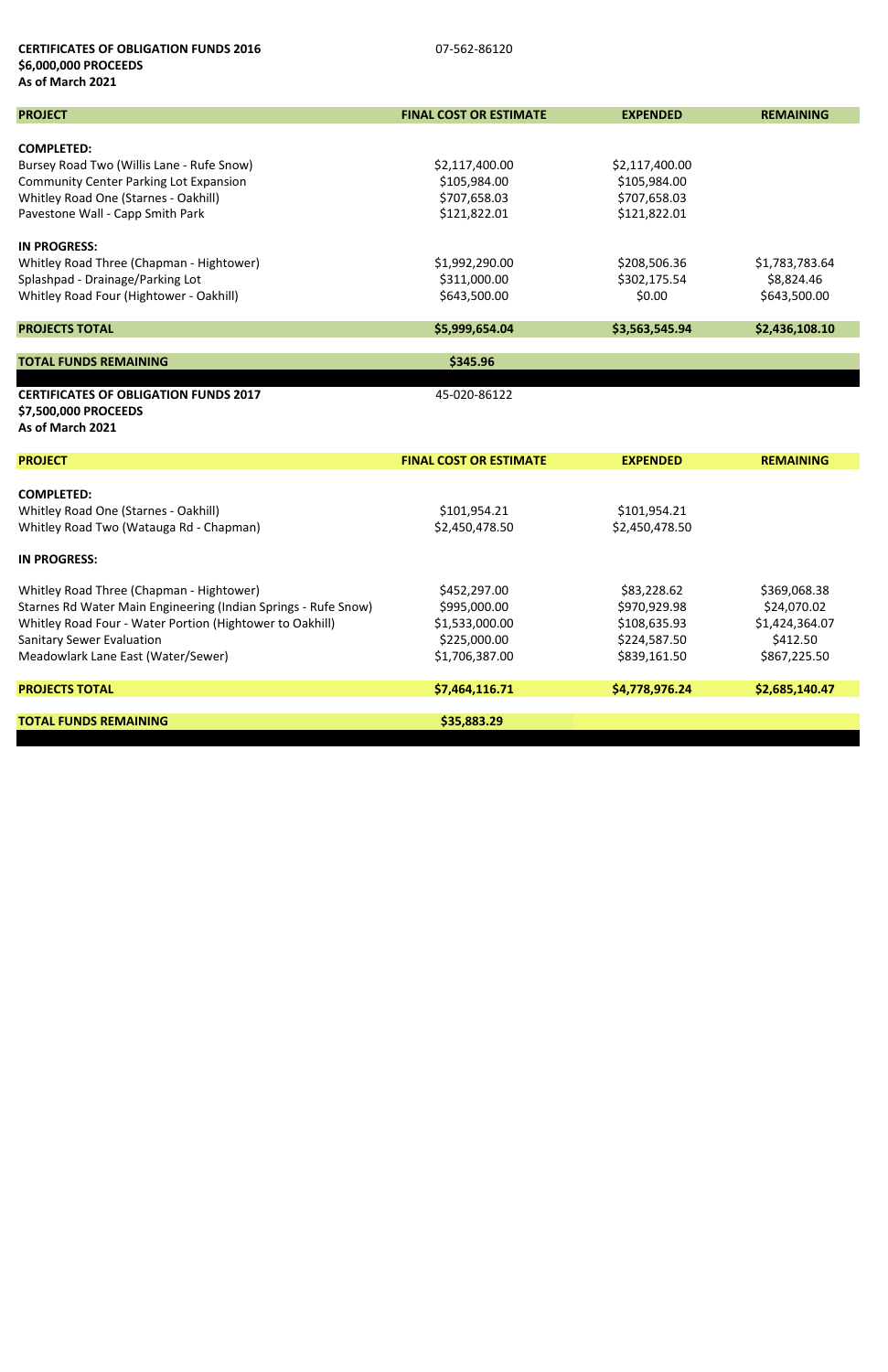### **CERTIFICATES OF OBLIGATION FUNDS 2018** VARIOUS **\$7,000,000 PROCEEDS As of March 2021**

| <b>PROJECT</b>                                             | <b>FINAL COST OR ESTIMATE</b> | <b>EXPENDED</b> | <b>REMAINING</b> |
|------------------------------------------------------------|-------------------------------|-----------------|------------------|
|                                                            |                               |                 |                  |
| <b>COMPLETED</b>                                           |                               |                 |                  |
| Patrol Vehicles (5 units) & K-9 Vehicle                    | \$319,108.43                  | \$319,108.43    |                  |
| <b>Fire Marshal Vehicle</b>                                | \$55,128.90                   | \$55,128.90     |                  |
| Dedicated COVID Response Vehicle                           | \$10,948.58                   | \$10,948.58     |                  |
| Public Works Fleet Shop Bay Doors                          | \$32,250.00                   | \$32,250.00     |                  |
| Water Tower Fire Alarm Replacement                         | \$34,850.00                   | \$34,850.00     |                  |
| Fire Engine                                                | \$589,000.00                  | \$589,000.00    |                  |
| <b>Community Center Sign</b>                               | \$80,812.30                   | \$80,812.30     |                  |
| Public Works - Streets Division Ford F150 Truck            | \$30,454.90                   | \$30,454.90     |                  |
| Public Works - Building Maintenance Ford F150 Truck        | \$31,841.00                   | \$31,841.00     |                  |
| Foster Village Bridge & Sidewalk Improvements              | \$48,042.00                   | \$48,042.00     |                  |
| Needs Assessments - Library and Police                     | \$103,738.30                  | \$103,738.30    |                  |
| <b>Capp Smith Park Amenities</b>                           | \$49,477.00                   | \$49,477.00     |                  |
| <b>IN PROGRESS:</b>                                        |                               |                 |                  |
| Splash Pad - Splash Pad - Kraftsman Playground             | \$699,905.22                  | \$698,267.82    | \$1,637.40       |
| Splash Pad - Special Needs Playgound Equipment - Kraftsman | \$43,266.24                   | \$43,266.24     | \$0.00           |
| Splash Pad - Site Preparation - See 2016 CO for other cost | \$250,568.00                  | \$245,961.72    | \$4,606.28       |
| Splashpad                                                  | \$146,260.54                  | \$475.00        | \$145,785.54     |
| Lighting Replacement (Capp Smith Park)                     | \$700,000.00                  | \$0.00          | \$700,000.00     |
| Whites Branch Creek Trail @ Park Vista                     | \$300,000.00                  | \$0.00          | \$300,000.00     |
| Other Park Projects/City Wide Trail Systems/Park Vista     | \$345,000.00                  | \$0.00          | \$345,000.00     |
| <b>Branding Signs</b>                                      | \$250,000.00                  | \$0.00          | \$250,000.00     |
| Whitley Road Four (Hightower to Oakhill)                   | \$1,410,500.00                | \$310,259.75    | \$1,100,240.25   |
| <b>Bowie Street</b>                                        | \$419,948.00                  | \$25,400.00     | \$394,548.00     |
| <b>Materials Bin for Parks Facility</b>                    | \$30,000.00                   | \$0.00          | \$30,000.00      |
| Sidewalks                                                  | \$100,000.00                  | \$77,005.00     | \$22,995.00      |
| <b>Street Overlays/Sidewalks</b>                           | \$850,000.00                  | \$0.00          | \$850,000.00     |
| Capp Smith Weir                                            | \$27,150.00                   | \$0.00          | \$27,150.00      |
| <b>Recreation Van</b>                                      | \$12,000.00                   | \$0.00          | \$12,000.00      |
| <b>PROJECTS TOTAL</b>                                      | \$6,970,249.41                | \$2,786,286.94  | \$4,183,962.47   |
| <b>TOTAL FUNDS REMAINING</b>                               | \$29,750.59                   |                 |                  |
|                                                            |                               |                 |                  |